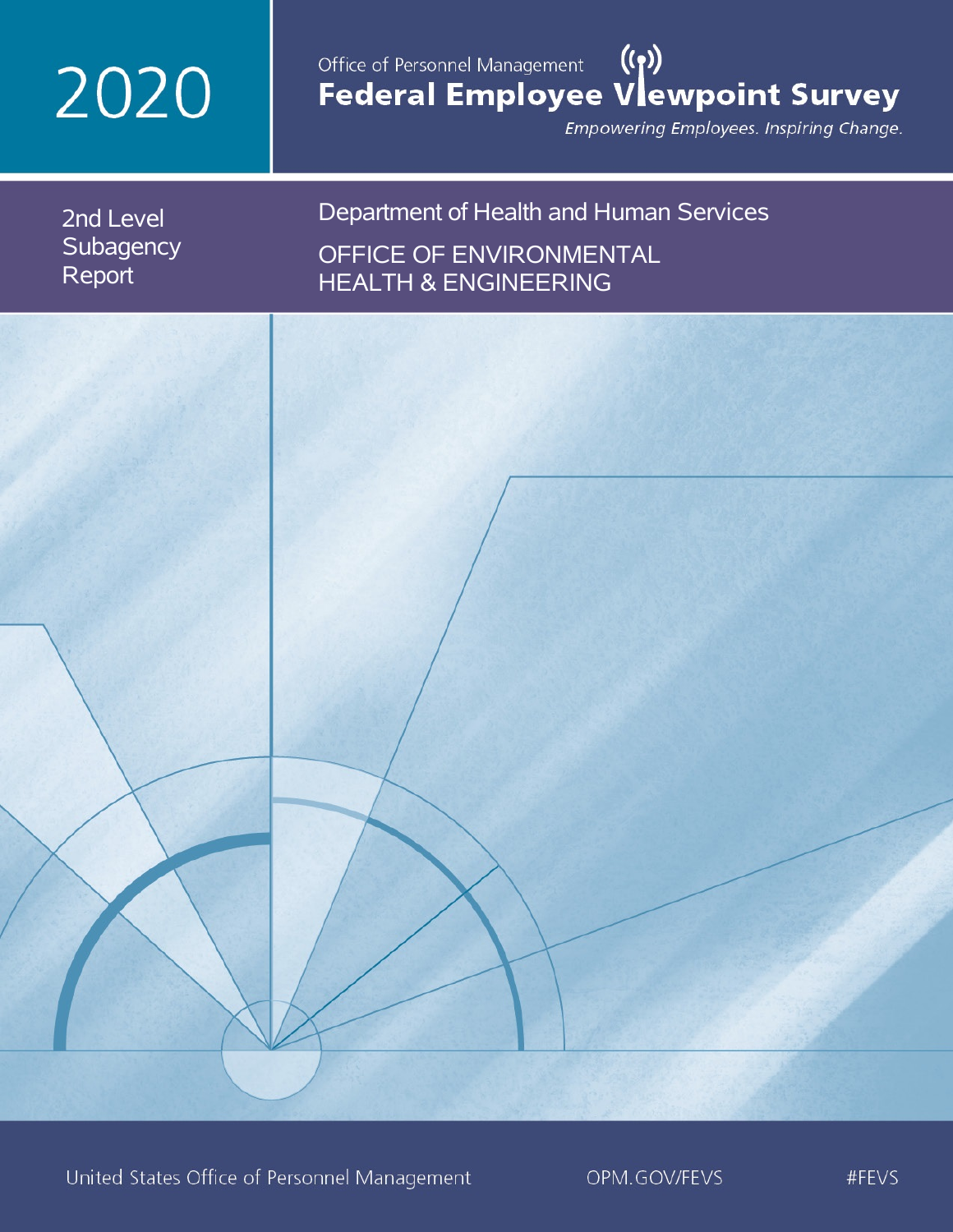# **Department of Health and Human Services OFFICE OF ENVIRONMENTAL HEALTH & ENGINEERING** *2nd Level Subagency Report*

This 2020 OPM Federal Employee Viewpoint Survey Report provides summary results for the core FEVS, telework, work-life, and demographic items for your subagency, including comparisons to your department or agency.

#### **Response Summary**

| <b>Organizations</b>                                    | <b>Surveys</b><br>Completed | Response<br>Rate |
|---------------------------------------------------------|-----------------------------|------------------|
| Governmentwide                                          | 624.800                     | 44.3%            |
| Department of Health and Human Services                 | 50,393                      | 70.6%            |
| Indian Health Service                                   | 7.101                       | 54.7%            |
| <b>OFFICE OF ENVIRONMENTAL HEALTH &amp; ENGINEERING</b> | 59                          | 90.8%            |

#### **Top 10 Positive & Negative Items and Leading & Trailing Your Comparison Group**

These sections provide high level information on how your sub-agency is doing.

#### **Main Report Results**

The results include response percentages for each survey item. The definitions for the Positive, Neutral, and Negative response percentages vary in the following ways across the three primary response scales used in the survey:

Positive: *"Strongly Agree* and *Agree"* or *"Very Satisfied* and *Satisfied"* or *"Very Good* and *Good"* Neutral: *"Neither Agree nor Disagree"* or *"Neither Satisfied nor Dissatisfied"* or *"Fair"* Negative: *"Disagree* and *Strongly Disagree"* or *"Dissatisfied* and *Very Dissatisfied"* or *"Poor* and *Very Poor"*

Positive, Neutral, and Negative percentages are based on the total number of responses (N) that are in these three categories. The number of *Do Not Know (DNK), Choose Not to Participate, Not Available to me,* or *Unaware of Programs* responses, where applicable, is listed separately.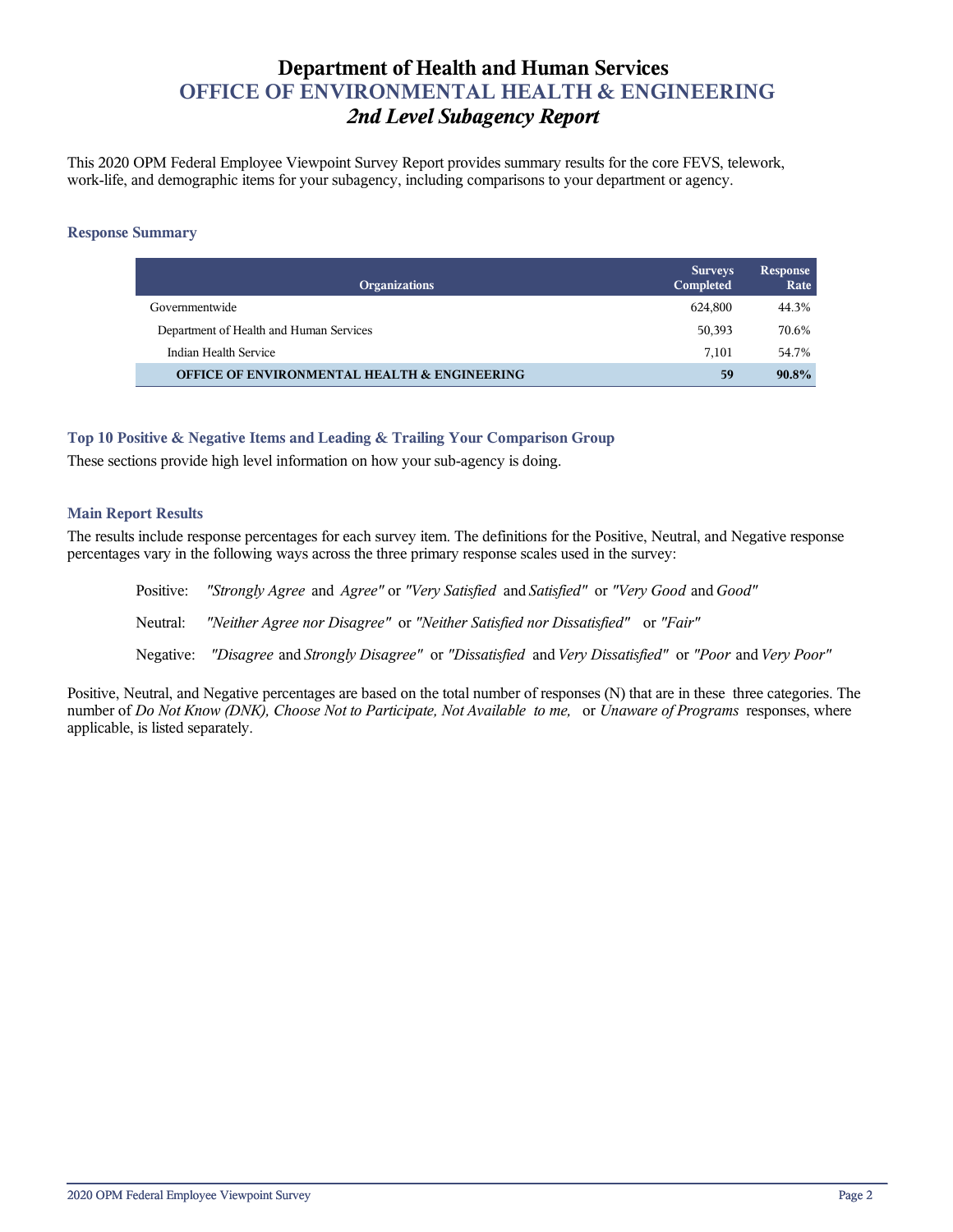#### **Top 10 Positive & Negative Items**

The figures below highlight the top 10 positive and negative results from the survey to help you quickly identify the most positive and most negative aspects of the organizational environment (only items 1 to 10 and 12 to 38 are included). Use this snapshot as a quick reference or overview of your OPM FEVS results.

#### *Highest Percent Positive*

| 94.8% | I know how my work relates to the agency's<br>goals. $(Q7)$                                                      |
|-------|------------------------------------------------------------------------------------------------------------------|
| 93.1% | I know what is expected of me on the job.<br>(Q4)                                                                |
| 92.5% | My supervisor supports my need to balance<br>work and other life issues. (Q19)                                   |
| 92.2% | My work unit has the job-relevant<br>knowledge and skills necessary to<br>accomplish organizational goals. (Q13) |
| 90.9% | My work gives me a feeling of personal<br>accomplishment. (Q3)                                                   |
| 90.8% | Considering everything, how satisfied are<br>you with your pay? (Q37)                                            |
| 90.3% | Supervisors in my work unit support<br>employee development. (Q21)                                               |
| 90.0% | My supervisor is committed to a workforce.<br>representative of all segments of society.<br>(O20)                |

- 88.0% The people I work with cooperate to get the job done. (Q9)
- 87.2% My supervisor treats me with respect. (Q23)

#### *Highest Percent Negative*

- 21.9% I believe the results of this survey will be used to make my agency a better place to work. (Q18)
- 15.3% My talents are used well in the workplace. (Q6)
- 15.2% How satisfied are you with the information you receive from management on what's going on in your organization? (Q34)
- 14.9% How satisfied are you with the recognition you receive for doing a good job? (Q35)
- 14.8% Managers promote communication among different work units (for example, about projects, goals, needed resources). (Q29)
- 13.5% In my work unit, steps are taken to deal with a poor performer who cannot or will not improve. (Q10)
- 12.9% Employees are recognized for providing high quality products and services. (Q14)
- 12.6% I feel encouraged to come up with new and better ways of doing things. (Q2)
- 11.5% How satisfied are you with your involvement in decisions that affect your work? (Q33)
- 11.4% Senior leaders demonstrate support for Work-Life programs. (Q32)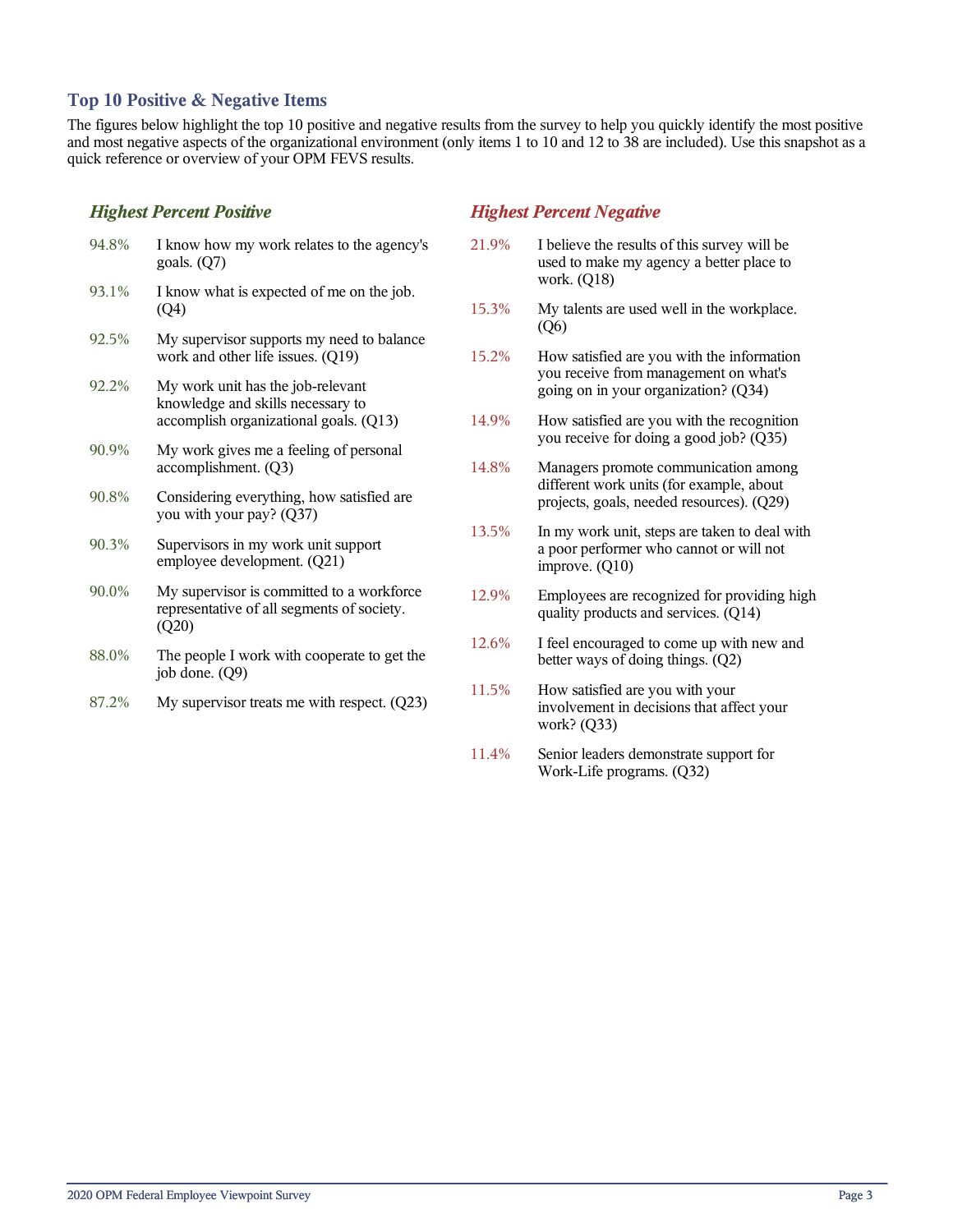# **Leading Your Comparison Group**

The figure below allows you to see where your subagency results are higher than your comparison group (Indian Health Service) average (only items 1 to 10 and 12 to 38 are included). Only survey items with differences of 3 percentage points or more from your comparison group average are displayed. If your subagency has more than 10 items that are higher than the average, only the 10 items with the greatest differences are shown. An '\*' in % Positive Response represents a percentage less than 8.

OFFICE OF ENVIRONMENTAL HEALTH & ENGINEERING

m Indian Health Service

| <b>Survey Item</b>                                                                             | % Positive Response | <b>Difference</b> |
|------------------------------------------------------------------------------------------------|---------------------|-------------------|
| Managers communicate the goals of the<br>organization. (Q28)                                   | 84.0%<br>53.6%      | $+30.4$           |
| My organization's senior leaders maintain<br>high standards of honesty and integrity.<br>(Q27) | 78.9%<br>49.6%      | $+29.3$           |
| Employees are recognized for providing high<br>quality products and services. (Q14)            | 77.3%<br>48.3%      | $+29.0$           |
| Considering everything, how satisfied are<br>you with your pay? (Q37)                          | 90.8%<br>63.9%      | $+26.9$           |
| Supervisors in my work unit support employee<br>development. (Q21)                             | 90.3%<br>64.6%      | $+25.7$           |
| My supervisor is committed to a workforce<br>representative of all segments of society. (Q20)  | 90.0%<br>65.6%      | $+24.4$           |
| Considering everything, how satisfied are<br>you with your organization? (Q38)                 | 83.6%<br>60.4%      | $+23.2$           |
| Managers promote communication among<br>different work units. (Q29)                            | 70.2%<br>47.2%      | $+23.0$           |
| I have trust and confidence in my<br>supervisor. (Q24)                                         | 85.8%<br>64.1%      | $+21.7$           |
| Senior leaders demonstrate support for<br>Work-Life programs. (Q32)                            | 68.8%<br>47.6%      | $+21.2$           |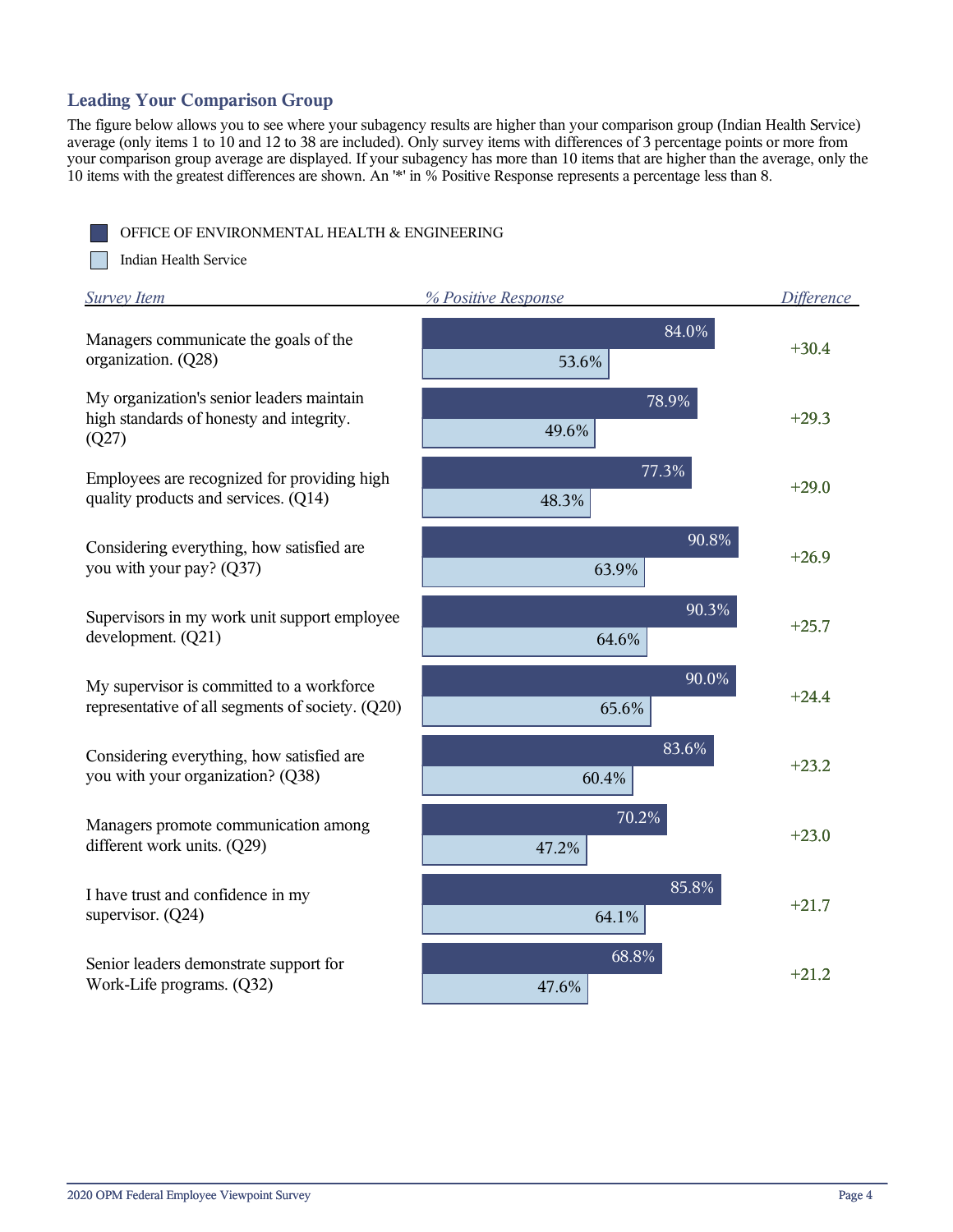# **Trailing Your Comparison Group**

The figure below allows you to see where your subagency results are lower than your comparison group (Indian Health Service) average (only items 1 to 10 and 12 to 38 are included). Only survey items with differences of 3 percentage points or more from your comparison group average are displayed. If your subagency has more than 10 items that are lower than the average, only the 10 items with the greatest differences are shown. An '\*' in % Positive Response represents a percentage less than 8.

*There are no items in this category*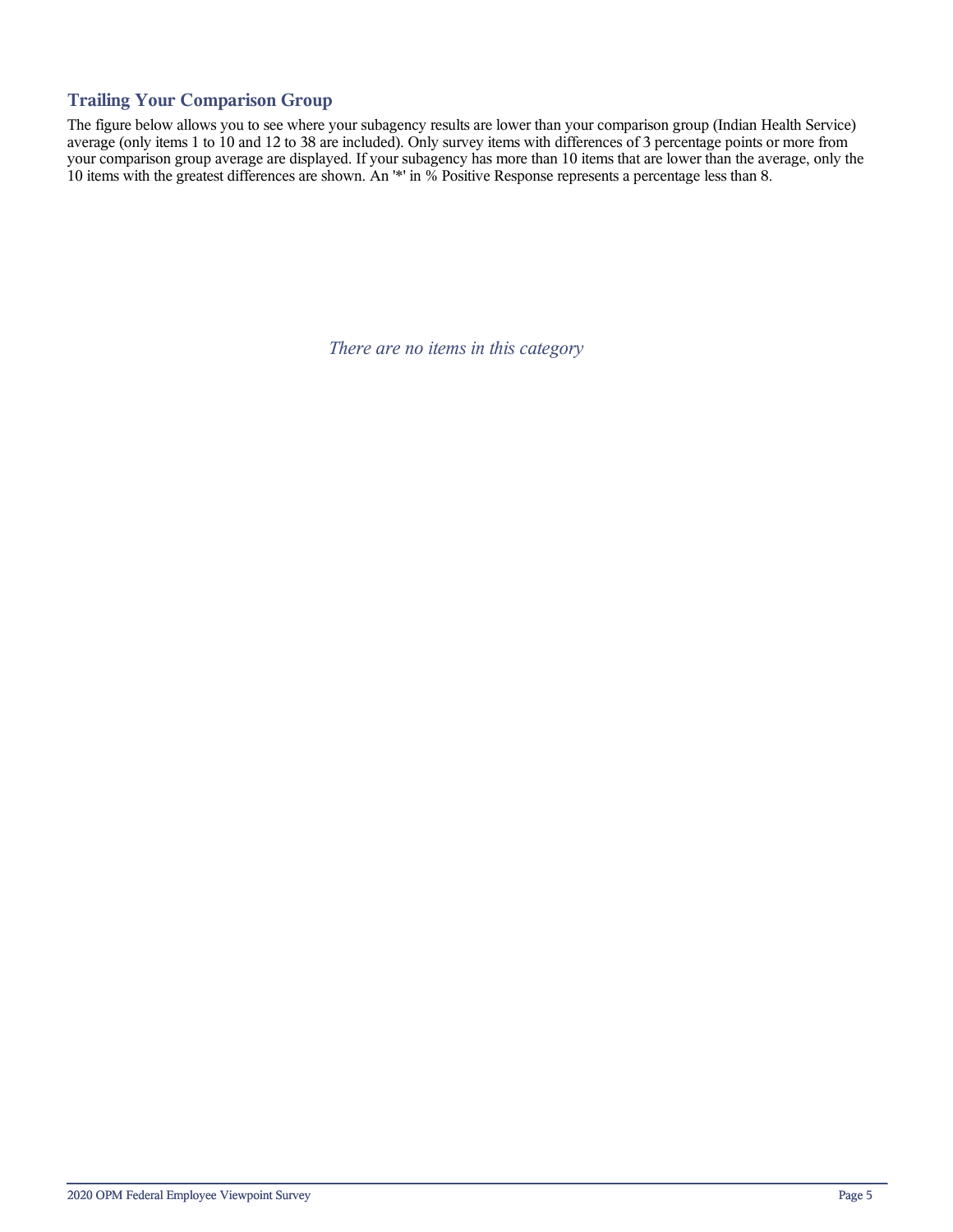# **My Work Experience**

#### *1. I am given a real opportunity to improve my skills in my organization.*

| <b>Organizations</b>                                    | N       | <b>Positive</b> | <b>Neutral</b> | <b>Negative</b> |
|---------------------------------------------------------|---------|-----------------|----------------|-----------------|
| Governmentwide                                          | 619.947 | 69.9%           | 15.2%          | 14.8%           |
| Department of Health and Human Services                 | 50.112  | 75.8%           | 13.3%          | 10.9%           |
| Indian Health Service                                   | 7.053   | 64.3%           | 19.2%          | 16.5%           |
| <b>OFFICE OF ENVIRONMENTAL HEALTH &amp; ENGINEERING</b> | -59     | 83.5%           | $13.1\%$       | $3.4\%$         |

#### *2. I feel encouraged to come up with new and better ways of doing things.*

| <b>Organizations</b>                         | N       | <b>Positive</b> | <b>Neutral</b> | <b>Negative</b> |
|----------------------------------------------|---------|-----------------|----------------|-----------------|
| Governmentwide                               | 615.099 | 66.6%           | 15.9%          | 17.5%           |
| Department of Health and Human Services      | 49.723  | 72.9%           | 14.0%          | 13.1%           |
| Indian Health Service                        | 6.994   | 61.1%           | 19.8%          | 19.1%           |
| OFFICE OF ENVIRONMENTAL HEALTH & ENGINEERING | 56      | 75.5%           | 11.9%          | $12.6\%$        |

#### *3. My work gives me a feeling of personal accomplishment.*

| <b>Organizations</b>                         | N       | <b>Positive</b> | <b>Neutral</b> | <b>Negative</b> |
|----------------------------------------------|---------|-----------------|----------------|-----------------|
| Governmentwide                               | 618.334 | 74.6%           | 13.7%          | 11.7%           |
| Department of Health and Human Services      | 49.967  | 80.5%           | 11.4%          | 8.0%            |
| Indian Health Service                        | 7.003   | 74.5%           | 14.9%          | 10.6%           |
| OFFICE OF ENVIRONMENTAL HEALTH & ENGINEERING | 59      | $90.9\%$        | 7.3%           | $1.8\%$         |

#### *4. I know what is expected of me on the job.*

| <b>Organizations</b>                         | N.      | <b>Positive</b> | <b>Neutral</b> | <b>Negative</b> |
|----------------------------------------------|---------|-----------------|----------------|-----------------|
| Governmentwide                               | 621.862 | 83.5%           | 9.2%           | 7.3%            |
| Department of Health and Human Services      | 50.138  | 86.0%           | 8.1%           | 5.9%            |
| Indian Health Service                        | 7.057   | 84.8%           | 8.9%           | 6.3%            |
| OFFICE OF ENVIRONMENTAL HEALTH & ENGINEERING | 59      | $93.1\%$        | 2.4%           | 4.5%            |

#### *5. My workload is reasonable.*

| <b>Organizations</b>                         | N       | <b>Positive</b> | <b>Neutral</b> | <b>Negative</b> | <b>DNK</b><br>(N) |
|----------------------------------------------|---------|-----------------|----------------|-----------------|-------------------|
| Governmentwide                               | 619.493 | 66.7%           | 12.7%          | 20.6%           | 931               |
| Department of Health and Human Services      | 50,052  | 67.6%           | 12.7%          | 19.7%           | 60                |
| Indian Health Service                        | 7.048   | 66.4%           | 14.0%          | 19.6%           | 11                |
| OFFICE OF ENVIRONMENTAL HEALTH & ENGINEERING | 59      | 79.7%           | $9.2\%$        | $11.1\%$        | $\bf{0}$          |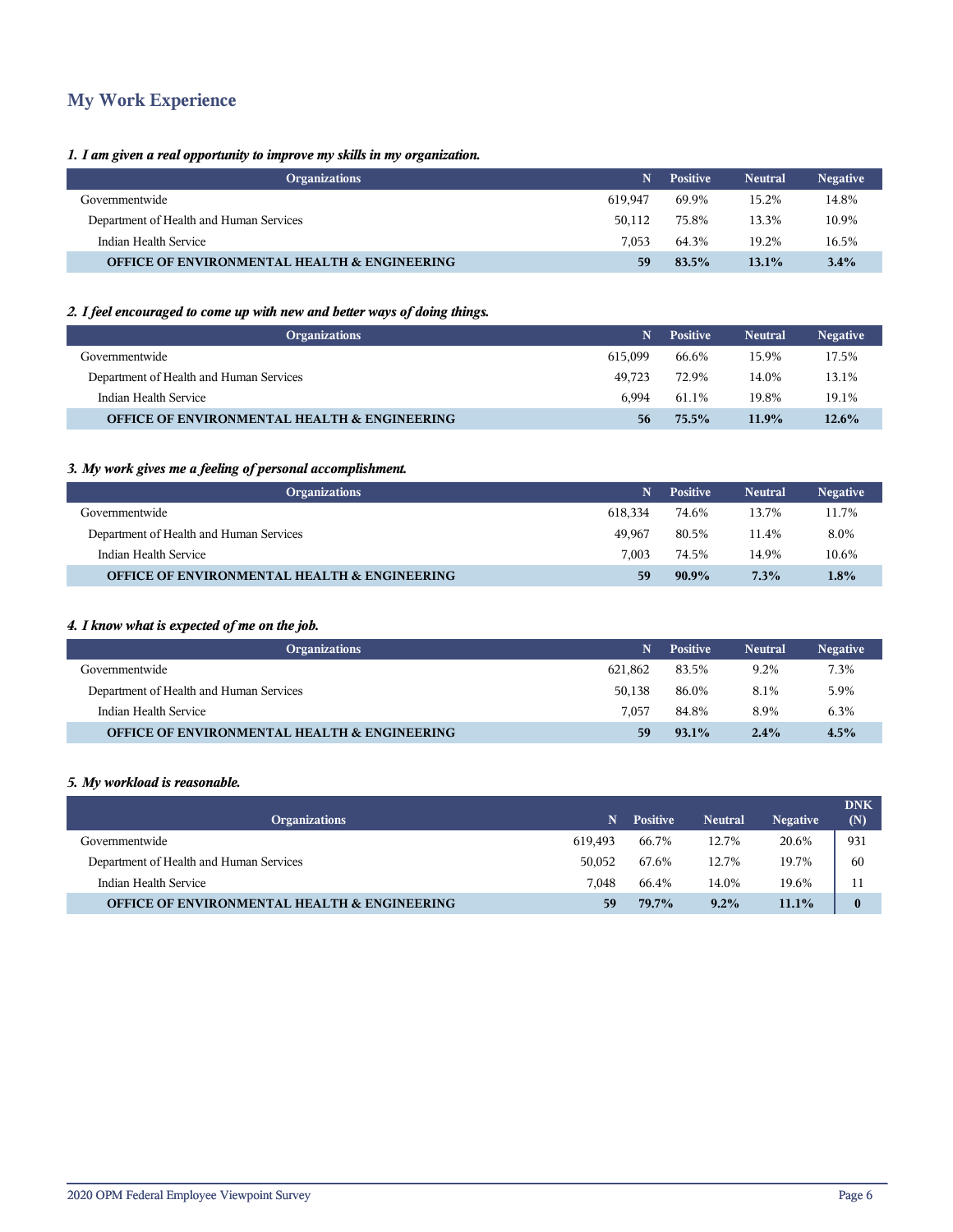# **My Work Experience (continued)**

#### *6. My talents are used well in the workplace.*

| <b>Organizations</b>                         |         | <b>Positive</b> | <b>Neutral</b> | <b>Negative</b> | <b>DNK</b><br>(N) |
|----------------------------------------------|---------|-----------------|----------------|-----------------|-------------------|
| Governmentwide                               | 611.287 | 65.9%           | 15.3%          | 18.8%           | 1,541             |
| Department of Health and Human Services      | 49.454  | 70.5%           | 14.4%          | 15.1%           | 89                |
| Indian Health Service                        | 6.969   | 68.9%           | 16.7%          | 14.4%           | 21                |
| OFFICE OF ENVIRONMENTAL HEALTH & ENGINEERING | 59      | 72.5%           | 12.1%          | 15.3%           | $\bf{0}$          |

#### *7. I know how my work relates to the agency's goals.*

| <b>Organizations</b>                                    | N.      | <b>Positive</b> | <b>Neutral</b> | <b>Negative</b> | <b>DNK</b><br>(N) |
|---------------------------------------------------------|---------|-----------------|----------------|-----------------|-------------------|
| Governmentwide                                          | 618.591 | 87.1%           | 7.9%           | 5.0%            | 1,479             |
| Department of Health and Human Services                 | 49.901  | 89.9%           | 6.7%           | 3.4%            | 102               |
| Indian Health Service                                   | 7.005   | 86.5%           | 9.9%           | 3.7%            | 25                |
| <b>OFFICE OF ENVIRONMENTAL HEALTH &amp; ENGINEERING</b> | 58      | 94.8%           | $1.8\%$        | 3.5%            |                   |

#### *8. I can disclose a suspected violation of any law, rule or regulation without fear of reprisal.*

| <b>Organizations</b>                                    | N       | <b>Positive</b> | <b>Neutral</b> | <b>Negative</b> | <b>DNK</b><br>(N) |
|---------------------------------------------------------|---------|-----------------|----------------|-----------------|-------------------|
| Governmentwide                                          | 604.744 | 68.5%           | 16.1%          | 15.4%           | 18,046            |
| Department of Health and Human Services                 | 48.101  | 67.7%           | 17.8%          | 14.5%           | 2,074             |
| Indian Health Service                                   | 6.953   | 59.3%           | 19.8%          | 20.9%           | 120               |
| <b>OFFICE OF ENVIRONMENTAL HEALTH &amp; ENGINEERING</b> | 57      | 78.6%           | $15.0\%$       | $6.4\%$         |                   |

# **My Work Unit**

#### *9. The people I work with cooperate to get the job done.*

| <b>Organizations</b>                         | N       | <b>Positive</b> | <b>Neutral</b> | <b>Negative</b> |
|----------------------------------------------|---------|-----------------|----------------|-----------------|
| Governmentwide                               | 623.646 | 84.1%           | 8.5%           | 7.4%            |
| Department of Health and Human Services      | 50,280  | 86.2%           | 7.7%           | 6.2%            |
| Indian Health Service                        | 7.090   | 70.8%           | 15.3%          | 13.9%           |
| OFFICE OF ENVIRONMENTAL HEALTH & ENGINEERING | 59      | 88.0%           | $10.2\%$       | $1.8\%$         |

#### *10. In my work unit, steps are taken to deal with a poor performer who cannot or will not improve.*

| <b>Organizations</b>                         | N       | <b>Positive</b> | <b>Neutral</b> | <b>Negative</b> | <b>DNK</b><br>(N) |
|----------------------------------------------|---------|-----------------|----------------|-----------------|-------------------|
| Governmentwide                               | 540.222 | 42.3%           | 27.5%          | 30.2%           | 83,418            |
| Department of Health and Human Services      | 42.095  | 46.8%           | 28.8%          | 24.4%           | 8,163             |
| Indian Health Service                        | 6.636   | 35.6%           | 27.4%          | 37.0%           | 455               |
| OFFICE OF ENVIRONMENTAL HEALTH & ENGINEERING | 46      | 47.5%           | <b>39.0%</b>   | 13.5%           | 13                |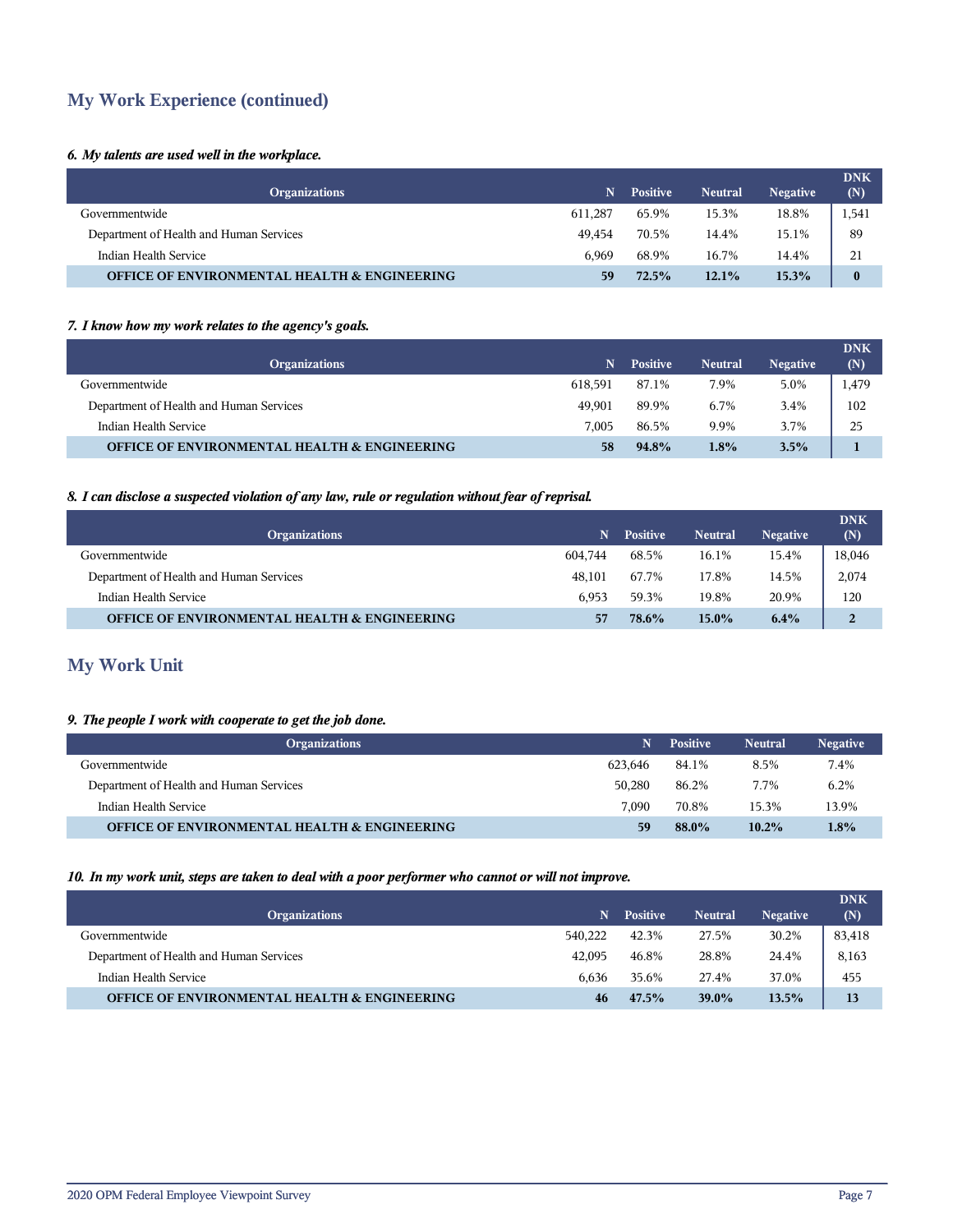# **My Work Unit (continued)**

#### *11. In my work unit poor performers usually:*

| <b>Organizations</b>                         | N       | Remain<br><b>Unit And</b><br>Improve<br>Over<br><b>Time</b> | Remain<br>In Work<br>In Work Unit And<br>Continue<br>T <sub>o</sub><br>Under-<br>Perform | Leave<br>Work Unit-<br>Removed<br><sub>or</sub><br><b>Transferred</b> | Leave<br>Work<br>Unit-<br>Quit | No Poor<br><b>Performers</b><br>In Work<br>Unit | Do Not<br><b>Know</b><br>(N) |
|----------------------------------------------|---------|-------------------------------------------------------------|------------------------------------------------------------------------------------------|-----------------------------------------------------------------------|--------------------------------|-------------------------------------------------|------------------------------|
| Governmentwide                               | 479,951 | 18.6%                                                       | 49.3%                                                                                    | 9.3%                                                                  | 2.0%                           | 20.8%                                           | 143,690                      |
| Department of Health and Human Services      | 37,049  | 21.2%                                                       | 41.6%                                                                                    | 9.7%                                                                  | 2.6%                           | 24.8%                                           | 13,199                       |
| Indian Health Service                        | 5,697   | 19.8%                                                       | 57.0%                                                                                    | 5.9%                                                                  | 2.7%                           | 14.5%                                           | 1,393                        |
| OFFICE OF ENVIRONMENTAL HEALTH & ENGINEERING | 46      | $14.7\%$                                                    | 25.3%                                                                                    | $20.7\%$                                                              | $8.6\%$                        | $30.7\%$                                        | 13                           |

#### *12. In my work unit, differences in performance are recognized in a meaningful way.*

| <b>Organizations</b>                         | N       | <b>Positive</b> | <b>Neutral</b> | <b>Negative</b> | <b>DNK</b><br>(N) |
|----------------------------------------------|---------|-----------------|----------------|-----------------|-------------------|
| Governmentwide                               | 574.692 | 50.9%           | 25.0%          | 24.1%           | 48,809            |
| Department of Health and Human Services      | 45.977  | 57.1%           | 23.3%          | 19.6%           | 4,281             |
| Indian Health Service                        | 6.810   | 42.8%           | 27.8%          | 29.4%           | 277               |
| OFFICE OF ENVIRONMENTAL HEALTH & ENGINEERING | 56      | 57.8%           | 31.5%          | $10.7\%$        |                   |

#### *13. My work unit has the job-relevant knowledge and skills necessary to accomplish organizational goals.*

| <b>Organizations</b>                         | N.      | <b>Positive</b> | <b>Neutral</b> | <b>Negative</b> | <b>DNK</b><br>(N) |
|----------------------------------------------|---------|-----------------|----------------|-----------------|-------------------|
| Governmentwide                               | 618.137 | 81.9%           | 10.5%          | 7.6%            | 5,585             |
| Department of Health and Human Services      | 49.869  | 85.0%           | 9.1%           | 5.9%            | 414               |
| Indian Health Service                        | 7.025   | 73.9%           | 16.8%          | 9.4%            | 60                |
| OFFICE OF ENVIRONMENTAL HEALTH & ENGINEERING | 58      | $92.2\%$        | $4.7\%$        | 3.1%            |                   |

# **My Agency**

#### *14. Employees are recognized for providing high quality products and services.*

| <b>Organizations</b>                         | N       | <b>Positive</b> | <b>Neutral</b> | <b>Negative</b> | <b>DNK</b><br>(N) |
|----------------------------------------------|---------|-----------------|----------------|-----------------|-------------------|
| Governmentwide                               | 614.057 | 64.3%           | 17.0%          | 18.8%           | 7,882             |
| Department of Health and Human Services      | 49.602  | 70.7%           | 15.0%          | 14.3%           | 579               |
| Indian Health Service                        | 6.996   | 48.3%           | 24.0%          | 27.7%           | 70                |
| OFFICE OF ENVIRONMENTAL HEALTH & ENGINEERING | 57      | 77.3%           | $9.7\%$        | 12.9%           |                   |
|                                              |         |                 |                |                 |                   |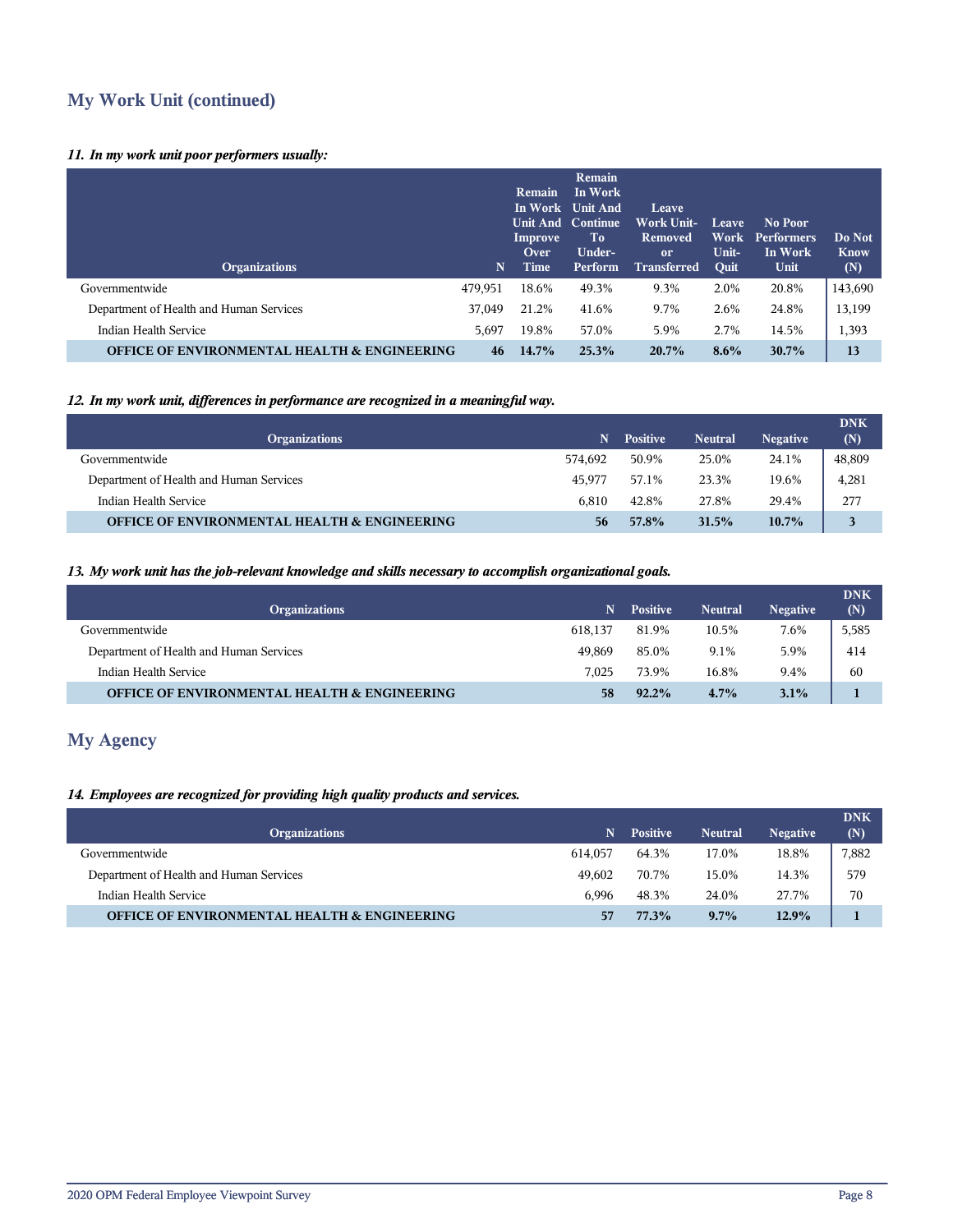# **My Agency (continued)**

#### *15. Employees are protected from health and safety hazards on the job.*

| <b>Organizations</b>                                    | N       | <b>Positive</b> | <b>Neutral</b> | Negative | <b>DNK</b><br>(N) |
|---------------------------------------------------------|---------|-----------------|----------------|----------|-------------------|
| Governmentwide                                          | 615.590 | 77.3%           | 11.3%          | 11.4%    | 6,144             |
| Department of Health and Human Services                 | 49,331  | 84.3%           | 9.4%           | 6.3%     | 795               |
| Indian Health Service                                   | 7.031   | 71.1%           | 15.2%          | 13.7%    | 35                |
| <b>OFFICE OF ENVIRONMENTAL HEALTH &amp; ENGINEERING</b> | 56      | 82.0%           | 14.1%          | 3.9%     | $\overline{2}$    |

#### *16. My agency is successful at accomplishing its mission.*

| <b>Organizations</b>                         |         | <b>Positive</b> | <b>Neutral</b> | <b>Negative</b> | <b>DNK</b><br>(N) |
|----------------------------------------------|---------|-----------------|----------------|-----------------|-------------------|
| Governmentwide                               | 614.969 | 81.4%           | 12.5%          | 6.1%            | 7,377             |
| Department of Health and Human Services      | 49.679  | 82.8%           | 11.8%          | 5.5%            | 527               |
| Indian Health Service                        | 7.008   | 67.9%           | 22.4%          | 9.7%            | 63                |
| OFFICE OF ENVIRONMENTAL HEALTH & ENGINEERING | 59      | 85.8%           | 7.9%           | 6.3%            | $\bf{0}$          |

#### *17. I recommend my organization as a good place to work.*

| <b>Organizations</b>                                    | N       | <b>Positive</b> | <b>Neutral</b> | <b>Negative</b> |
|---------------------------------------------------------|---------|-----------------|----------------|-----------------|
| Governmentwide                                          | 623.730 | 70.7%           | 17.2%          | 12.1%           |
| Department of Health and Human Services                 | 50,290  | 77.2%           | 14.4%          | 8.4%            |
| Indian Health Service                                   | 7.092   | 64.9%           | 22.7%          | 12.4%           |
| <b>OFFICE OF ENVIRONMENTAL HEALTH &amp; ENGINEERING</b> | 59      | 80.8%           | 15.6%          | $3.6\%$         |

#### *18. I believe the results of this survey will be used to make my agency a better place to work.*

| <b>Organizations</b>                         | N       | <b>Positive</b> | <b>Neutral</b> | <b>Negative</b> | <b>DNK</b><br>(N) |
|----------------------------------------------|---------|-----------------|----------------|-----------------|-------------------|
| Governmentwide                               | 580.828 | 42.9%           | 28.2%          | 28.8%           | 43,177            |
| Department of Health and Human Services      | 47.203  | 56.9%           | 24.4%          | 18.7%           | 3,099             |
| Indian Health Service                        | 6.644   | 47.1%           | 27.9%          | 25.0%           | 445               |
| OFFICE OF ENVIRONMENTAL HEALTH & ENGINEERING | 54      | $49.1\%$        | $29.0\%$       | 21.9%           |                   |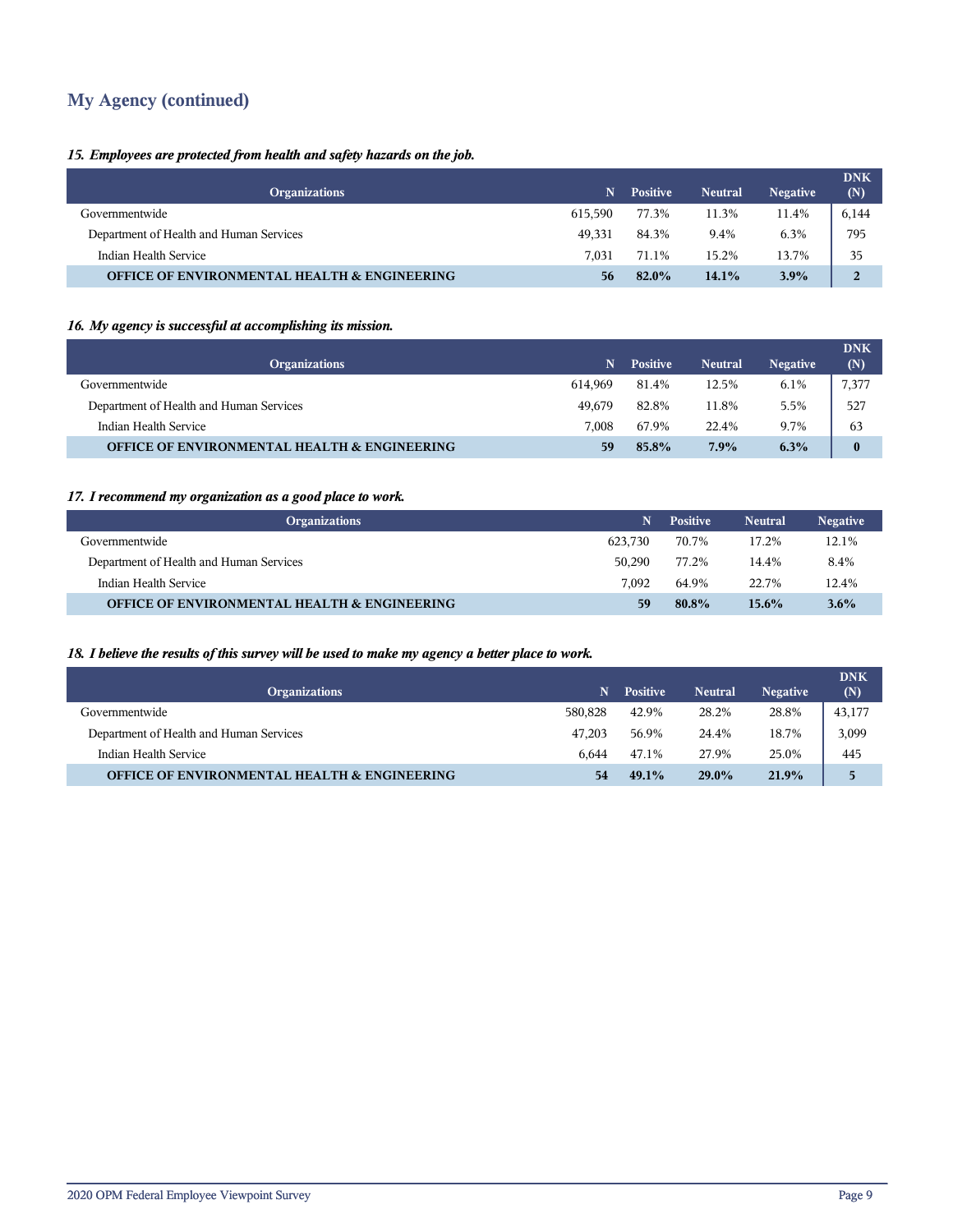# **My Supervisor**

#### *19. My supervisor supports my need to balance work and other life issues.*

|                                              | N       | <b>Positive</b> | Neutral | <b>Negative</b> | <b>DNK</b> |
|----------------------------------------------|---------|-----------------|---------|-----------------|------------|
| <b>Organizations</b>                         |         |                 |         |                 | (N)        |
| Governmentwide                               | 620,352 | 84.8%           | 8.1%    | 7.1%            | 3,002      |
| Department of Health and Human Services      | 50,065  | 86.5%           | 7.1%    | 6.4%            | 214        |
| Indian Health Service                        | 7.047   | 71.7%           | 13.9%   | 14.4%           | 37         |
| OFFICE OF ENVIRONMENTAL HEALTH & ENGINEERING | 59      | 92.5%           | 7.5%    | $0.0\%$         | $\bf{0}$   |

#### *20. My supervisor is committed to a workforce representative of all segments of society.*

| <b>Organizations</b>                         | N       | <b>Positive</b> | <b>Neutral</b> | <b>Negative</b> | <b>DNK</b><br>(N) |
|----------------------------------------------|---------|-----------------|----------------|-----------------|-------------------|
| Governmentwide                               | 590.535 | 78.9%           | 14.7%          | 6.4%            | 32,108            |
| Department of Health and Human Services      | 47.884  | 81.3%           | 12.6%          | 6.1%            | 2,300             |
| Indian Health Service                        | 6.820   | 65.6%           | 21.3%          | 13.1%           | 246               |
| OFFICE OF ENVIRONMENTAL HEALTH & ENGINEERING | 55      | $90.0\%$        | $5.7\%$        | $4.3\%$         |                   |

#### *21. Supervisors in my work unit support employee development.*

| <b>Organizations</b>                         | 'N.     | <b>Positive</b> | <b>Neutral</b> | <b>Negative</b> | <b>DNK</b><br>(N) |
|----------------------------------------------|---------|-----------------|----------------|-----------------|-------------------|
| Governmentwide                               | 616,623 | 77.8%           | 12.5%          | 9.7%            | 6,265             |
| Department of Health and Human Services      | 49.785  | 80.9%           | 10.8%          | 8.3%            | 437               |
| Indian Health Service                        | 7.011   | 64.6%           | 18.9%          | 16.5%           | 68                |
| OFFICE OF ENVIRONMENTAL HEALTH & ENGINEERING | 59      | $90.3\%$        | 4.1%           | $5.6\%$         | $\bf{0}$          |

#### *22. My supervisor listens to what I have to say.*

| <b>Organizations</b>                                    | N       | <b>Positive</b> | <b>Neutral</b> | <b>Negative</b> |
|---------------------------------------------------------|---------|-----------------|----------------|-----------------|
| Governmentwide                                          | 621.769 | 82.7%           | 9.1%           | 8.1%            |
| Department of Health and Human Services                 | 50.108  | 83.9%           | 8.7%           | 7.4%            |
| Indian Health Service                                   | 7.057   | 70.4%           | 15.7%          | 14.0%           |
| <b>OFFICE OF ENVIRONMENTAL HEALTH &amp; ENGINEERING</b> | 59      | $86.0\%$        | $9.2\%$        | 4.8%            |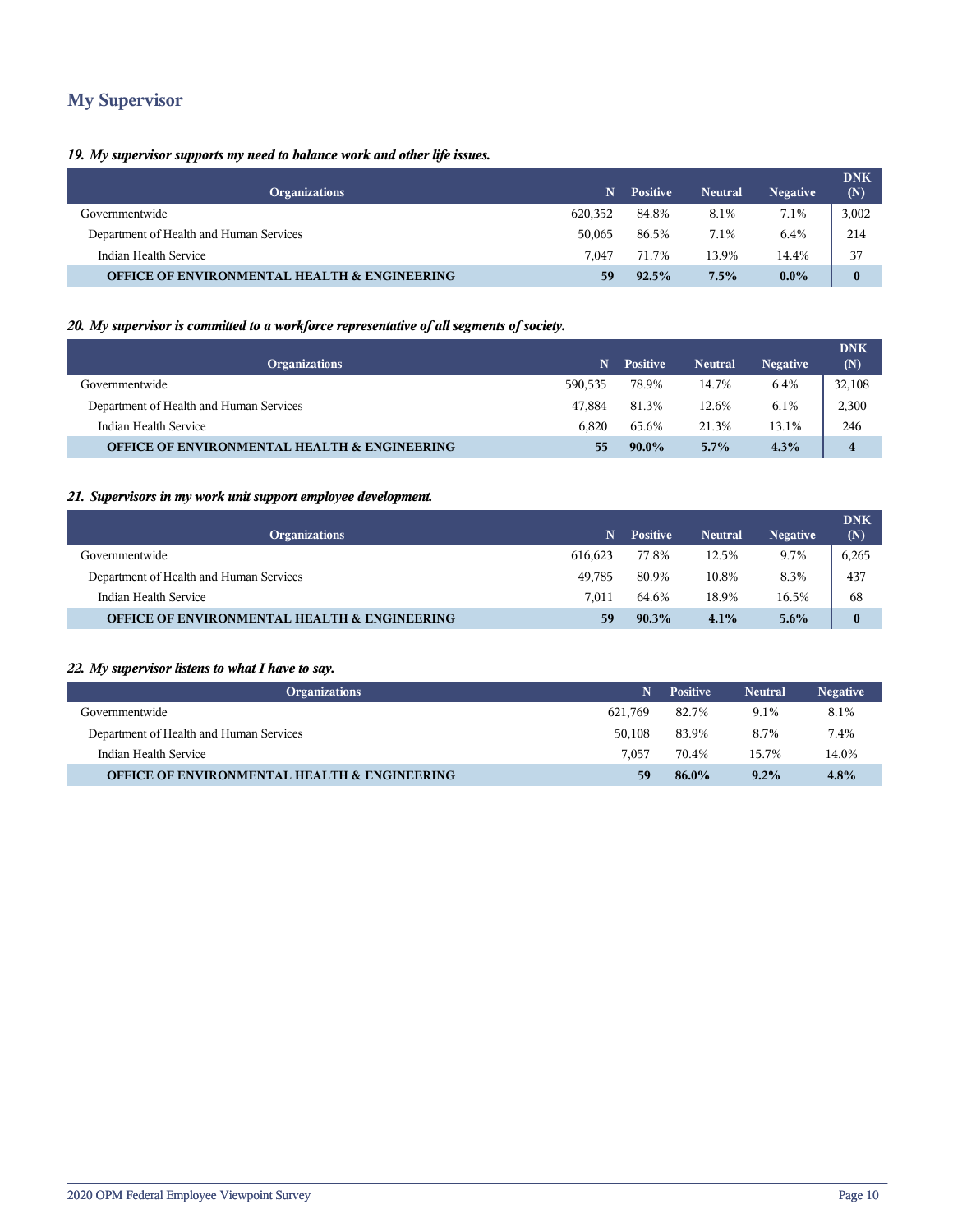# **My Supervisor (continued)**

#### *23. My supervisor treats me with respect.*

| <b>Organizations</b>                                    | N       | <b>Positive</b> | <b>Neutral</b> | <b>Negative</b> |
|---------------------------------------------------------|---------|-----------------|----------------|-----------------|
| Governmentwide                                          | 621.647 | 86.5%           | 7.6%           | 5.9%            |
| Department of Health and Human Services                 | 50.095  | 86.5%           | 7.6%           | 5.9%            |
| Indian Health Service                                   | 7.062   | 74.4%           | 14.7%          | 11.0%           |
| <b>OFFICE OF ENVIRONMENTAL HEALTH &amp; ENGINEERING</b> | 59      | 87.2%           | 8.2%           | $4.6\%$         |

#### *24. I have trust and confidence in my supervisor.*

| <b>Organizations</b>                         | N       | <b>Positive</b> | <b>Neutral</b> | <b>Negative</b> |
|----------------------------------------------|---------|-----------------|----------------|-----------------|
| Governmentwide                               | 621.453 | 76.0%           | 12.6%          | 11.3%           |
| Department of Health and Human Services      | 50.055  | 78.0%           | 11.9%          | 10.1%           |
| Indian Health Service                        | 7.056   | 64.1%           | 18.3%          | 17.6%           |
| OFFICE OF ENVIRONMENTAL HEALTH & ENGINEERING | 59      | 85.8%           | $9.7\%$        | 4.6%            |

#### *25. Overall, how good a job do you feel is being done by your immediate supervisor?*

| <b>Organizations</b>                         | N       | <b>Positive</b> | <b>Neutral</b> | <b>Negative</b> |
|----------------------------------------------|---------|-----------------|----------------|-----------------|
| Governmentwide                               | 623.361 | 78.1%           | 14.0%          | 7.8%            |
| Department of Health and Human Services      | 50,237  | 80.5%           | 12.5%          | 7.0%            |
| Indian Health Service                        | 7.089   | 64.9%           | 20.2%          | 14.8%           |
| OFFICE OF ENVIRONMENTAL HEALTH & ENGINEERING | 59      | 83.6%           | 11.1%          | 5.3%            |

## **Leadership**

#### *26. In my organization, senior leaders generate high levels of motivation and commitment in the workforce.*

| <b>Organizations</b>                         | N       | <b>Positive</b> | <b>Neutral</b> | <b>Negative</b> | <b>DNK</b><br>(N) |
|----------------------------------------------|---------|-----------------|----------------|-----------------|-------------------|
| Governmentwide                               | 610.089 | 50.7%           | 23.6%          | 25.7%           | 10,495            |
| Department of Health and Human Services      | 49.369  | 59.7%           | 21.3%          | 19.1%           | 763               |
| Indian Health Service                        | 6.960   | 44.4%           | 27.5%          | 28.1%           | 99                |
| OFFICE OF ENVIRONMENTAL HEALTH & ENGINEERING | 58      | 65.0%           | 24.8%          | 10.3%           |                   |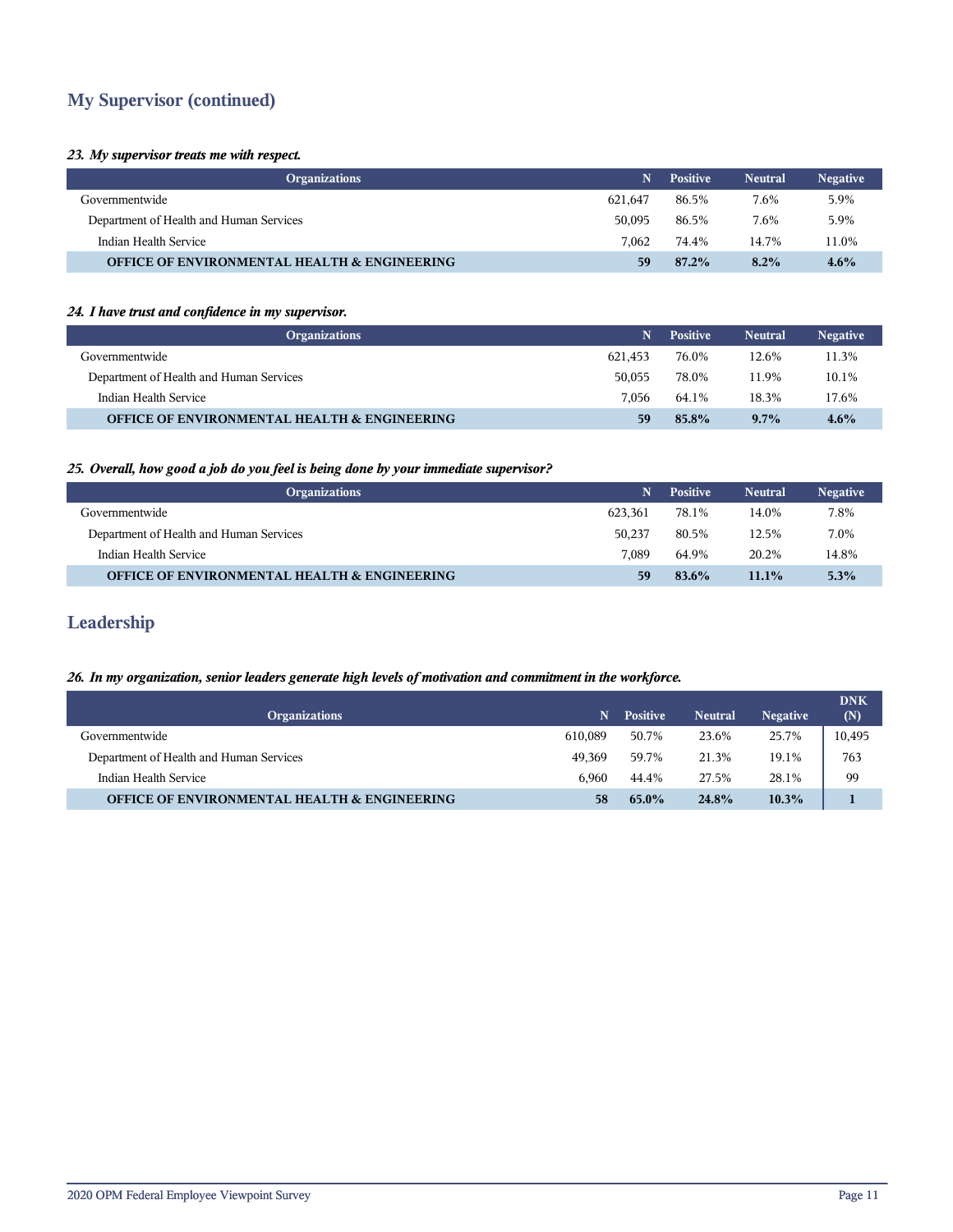# **Leadership (continued)**

#### *27. My organization's senior leaders maintain high standards of honesty and integrity.*

| <b>Organizations</b>                                    | N       | <b>Positive</b> | <b>Neutral</b> | <b>Negative</b> | <b>DNK</b><br>(N) |
|---------------------------------------------------------|---------|-----------------|----------------|-----------------|-------------------|
| Governmentwide                                          | 589.211 | 61.0%           | 21.5%          | 17.5%           | 28,542            |
| Department of Health and Human Services                 | 47.938  | 65.2%           | 20.2%          | 14.6%           | 1,988             |
| Indian Health Service                                   | 6.819   | 49.6%           | 28.2%          | 22.3%           | 218               |
| <b>OFFICE OF ENVIRONMENTAL HEALTH &amp; ENGINEERING</b> | 57      | 78.9%           | 12.3%          | $8.7\%$         |                   |

#### *28. Managers communicate the goals of the organization.*

| <b>Organizations</b>                                    | N.      | <b>Positive</b> | <b>Neutral</b> | Negative | <b>DNK</b><br>(N) |
|---------------------------------------------------------|---------|-----------------|----------------|----------|-------------------|
| Governmentwide                                          | 613.083 | 67.6%           | 17.3%          | 15.1%    | 5,087             |
| Department of Health and Human Services                 | 49.536  | 72.9%           | 15.5%          | 11.6%    | 405               |
| Indian Health Service                                   | 6.925   | 53.6%           | 24.1%          | 22.2%    | 92                |
| <b>OFFICE OF ENVIRONMENTAL HEALTH &amp; ENGINEERING</b> | 59      | 84.0%           | $9.2\%$        | 6.8%     | $\bf{0}$          |

#### *29. Managers promote communication among different work units (for example, about projects, goals, needed resources).*

| <b>Organizations</b>                         | N       | <b>Positive</b> | <b>Neutral</b> | <b>Negative</b> | <b>DNK</b><br>(N) |
|----------------------------------------------|---------|-----------------|----------------|-----------------|-------------------|
| Governmentwide                               | 608.353 | 60.1%           | 19.8%          | 20.1%           | 11,890            |
| Department of Health and Human Services      | 49.156  | 66.0%           | 18.0%          | 16.1%           | 904               |
| Indian Health Service                        | 6.932   | 47.2%           | 25.5%          | 27.3%           | 115               |
| OFFICE OF ENVIRONMENTAL HEALTH & ENGINEERING | 56      | $70.2\%$        | 15.0%          | 14.8%           |                   |

#### *30. Overall, how good a job do you feel is being done by the manager directly above your immediate supervisor?*

| <b>Organizations</b>                         | N       | <b>Positive</b> | <b>Neutral</b> | <b>Negative</b> | <b>DNK</b><br>(N) |
|----------------------------------------------|---------|-----------------|----------------|-----------------|-------------------|
| Governmentwide                               | 584.531 | 66.8%           | 20.0%          | 13.2%           | 34,681            |
| Department of Health and Human Services      | 47.547  | 71.7%           | 18.0%          | 10.2%           | 2,522             |
| Indian Health Service                        | 6.597   | 53.6%           | 27.2%          | 19.2%           | 450               |
| OFFICE OF ENVIRONMENTAL HEALTH & ENGINEERING | 56      | $73.7\%$        | 19.5%          | 6.9%            |                   |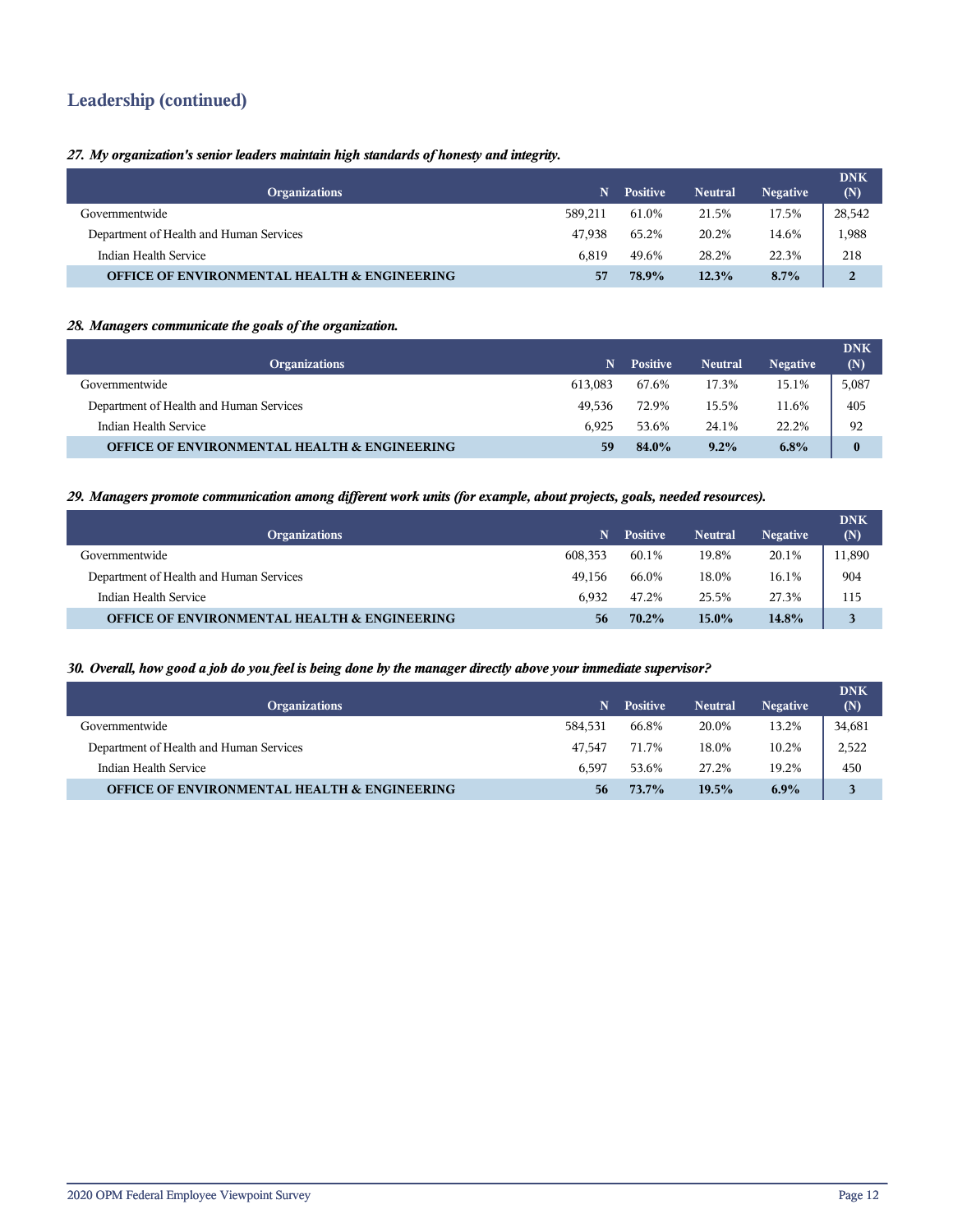# **Leadership (continued)**

#### *31. I have a high level of respect for my organization's senior leaders.*

|                                              |         |                 |                |                 | <b>DNK</b> |
|----------------------------------------------|---------|-----------------|----------------|-----------------|------------|
| <b>Organizations</b>                         | N       | <b>Positive</b> | <b>Neutral</b> | <b>Negative</b> | (N)        |
| Governmentwide                               | 610.973 | 61.8%           | 21.2%          | 17.0%           | 8,107      |
| Department of Health and Human Services      | 49,475  | 68.2%           | 18.6%          | 13.1%           | 582        |
| Indian Health Service                        | 6.898   | 57.5%           | 24.9%          | 17.6%           | 145        |
| OFFICE OF ENVIRONMENTAL HEALTH & ENGINEERING | 59      | $76.7\%$        | $12.6\%$       | $10.7\%$        | $\bf{0}$   |

#### *32. Senior leaders demonstrate support for Work-Life programs.*

| <b>Organizations</b>                         | N       | <b>Positive</b> | <b>Neutral</b> | <b>Negative</b> | <b>DNK</b><br>(N) |
|----------------------------------------------|---------|-----------------|----------------|-----------------|-------------------|
| Governmentwide                               | 574.976 | 64.2%           | 22.0%          | 13.8%           | 43,872            |
| Department of Health and Human Services      | 47.236  | 72.8%           | 17.8%          | 9.4%            | 2,809             |
| Indian Health Service                        | 6.300   | 47.6%           | 33.3%          | 19.1%           | 735               |
| OFFICE OF ENVIRONMENTAL HEALTH & ENGINEERING | 55      | 68.8%           | 19.8%          | 11.4%           | 4                 |

# **My Satisfaction**

#### *33. How satisfied are you with your involvement in decisions that affect your work?*

| <b>Organizations</b>                                    | N       | <b>Positive</b> | <b>Neutral</b> | <b>Negative</b> |
|---------------------------------------------------------|---------|-----------------|----------------|-----------------|
| Governmentwide                                          | 615.320 | 57.9%           | 21.8%          | 20.2%           |
| Department of Health and Human Services                 | 49.876  | 63.1%           | 20.5%          | 16.4%           |
| Indian Health Service                                   | 7.004   | 52.5%           | 27.3%          | 20.3%           |
| <b>OFFICE OF ENVIRONMENTAL HEALTH &amp; ENGINEERING</b> | 59      | 72.6%           | 15.8%          | 11.5%           |

#### *34. How satisfied are you with the information you receive from management on what's going on in your organization?*

| <b>Organizations</b>                                    | N       | <b>Positive</b> | <b>Neutral</b> | <b>Negative</b> |
|---------------------------------------------------------|---------|-----------------|----------------|-----------------|
| Governmentwide                                          | 613.053 | 57.8%           | 20.6%          | 21.6%           |
| Department of Health and Human Services                 | 49.702  | 64.3%           | 19.4%          | 16.3%           |
| Indian Health Service                                   | 6.978   | 47.3%           | 27.3%          | 25.5%           |
| <b>OFFICE OF ENVIRONMENTAL HEALTH &amp; ENGINEERING</b> | 58      | $62.4\%$        | 22.3%          | 15.2%           |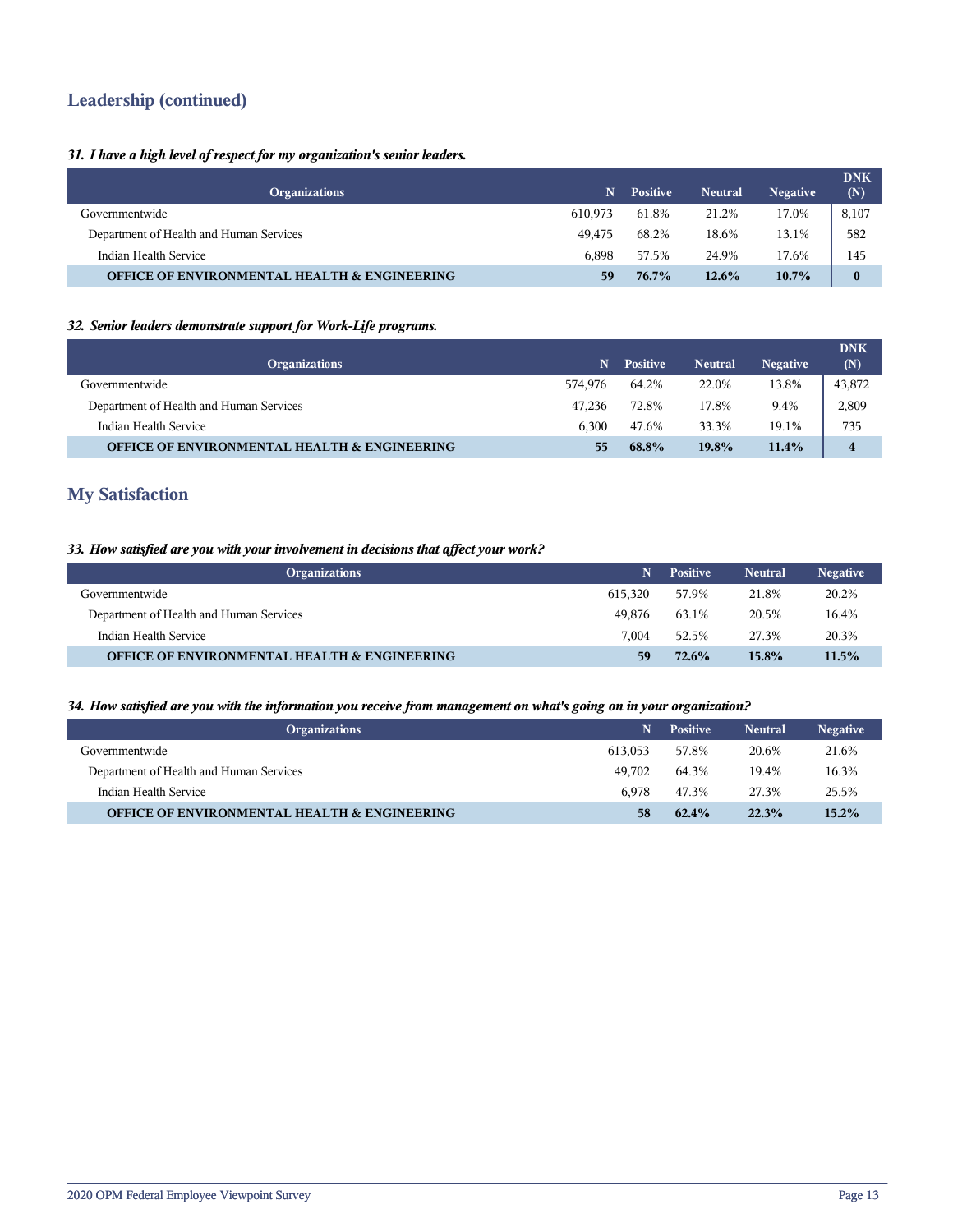# **My Satisfaction (continued)**

#### *35. How satisfied are you with the recognition you receive for doing a good job?*

| <b>Organizations</b>                                    | N       | <b>Positive</b> | <b>Neutral</b> | <b>Negative</b> |
|---------------------------------------------------------|---------|-----------------|----------------|-----------------|
| Governmentwide                                          | 612.519 | 58.7%           | 21.0%          | 20.2%           |
| Department of Health and Human Services                 | 49.713  | 64.3%           | 19.5%          | 16.1%           |
| Indian Health Service                                   | 6.971   | 45.0%           | 28.1%          | 26.9%           |
| <b>OFFICE OF ENVIRONMENTAL HEALTH &amp; ENGINEERING</b> | 59      | $60.1\%$        | $25.1\%$       | 14.9%           |

#### *36. Considering everything, how satisfied are you with your job?*

| <b>Organizations</b>                         | N       | <b>Positive</b> | <b>Neutral</b> | <b>Negative</b> |
|----------------------------------------------|---------|-----------------|----------------|-----------------|
| Governmentwide                               | 611.647 | 71.6%           | 15.4%          | 13.0%           |
| Department of Health and Human Services      | 49.653  | 76.6%           | 13.9%          | 9.5%            |
| Indian Health Service                        | 6.962   | 70.5%           | 18.5%          | 11.0%           |
| OFFICE OF ENVIRONMENTAL HEALTH & ENGINEERING | 59      | 86.4%           | $9.7\%$        | $4.0\%$         |

#### *37. Considering everything, how satisfied are you with your pay?*

| <b>Organizations</b>                                    |         | <b>Positive</b> | <b>Neutral</b> | <b>Negative</b> |
|---------------------------------------------------------|---------|-----------------|----------------|-----------------|
| Governmentwide                                          | 614.373 | 67.0%           | 15.0%          | 18.0%           |
| Department of Health and Human Services                 | 49.813  | 69.8%           | 15.1%          | 15.1%           |
| Indian Health Service                                   | 6.968   | 63.9%           | 18.5%          | 17.6%           |
| <b>OFFICE OF ENVIRONMENTAL HEALTH &amp; ENGINEERING</b> | 58      | $90.8\%$        | $3.0\%$        | 6.2%            |

#### *38. Considering everything, how satisfied are you with your organization?*

| <b>Organizations</b>                         | N.      | <b>Positive</b> | <b>Neutral</b> | <b>Negative</b> |
|----------------------------------------------|---------|-----------------|----------------|-----------------|
| Governmentwide                               | 615.661 | 65.6%           | 18.9%          | 15.5%           |
| Department of Health and Human Services      | 49.886  | 72.6%           | 16.7%          | 10.7%           |
| Indian Health Service                        | 7.008   | 60.4%           | 24.9%          | 14.7%           |
| OFFICE OF ENVIRONMENTAL HEALTH & ENGINEERING | 59      | 83.6%           | $9.8\%$        | $6.5\%$         |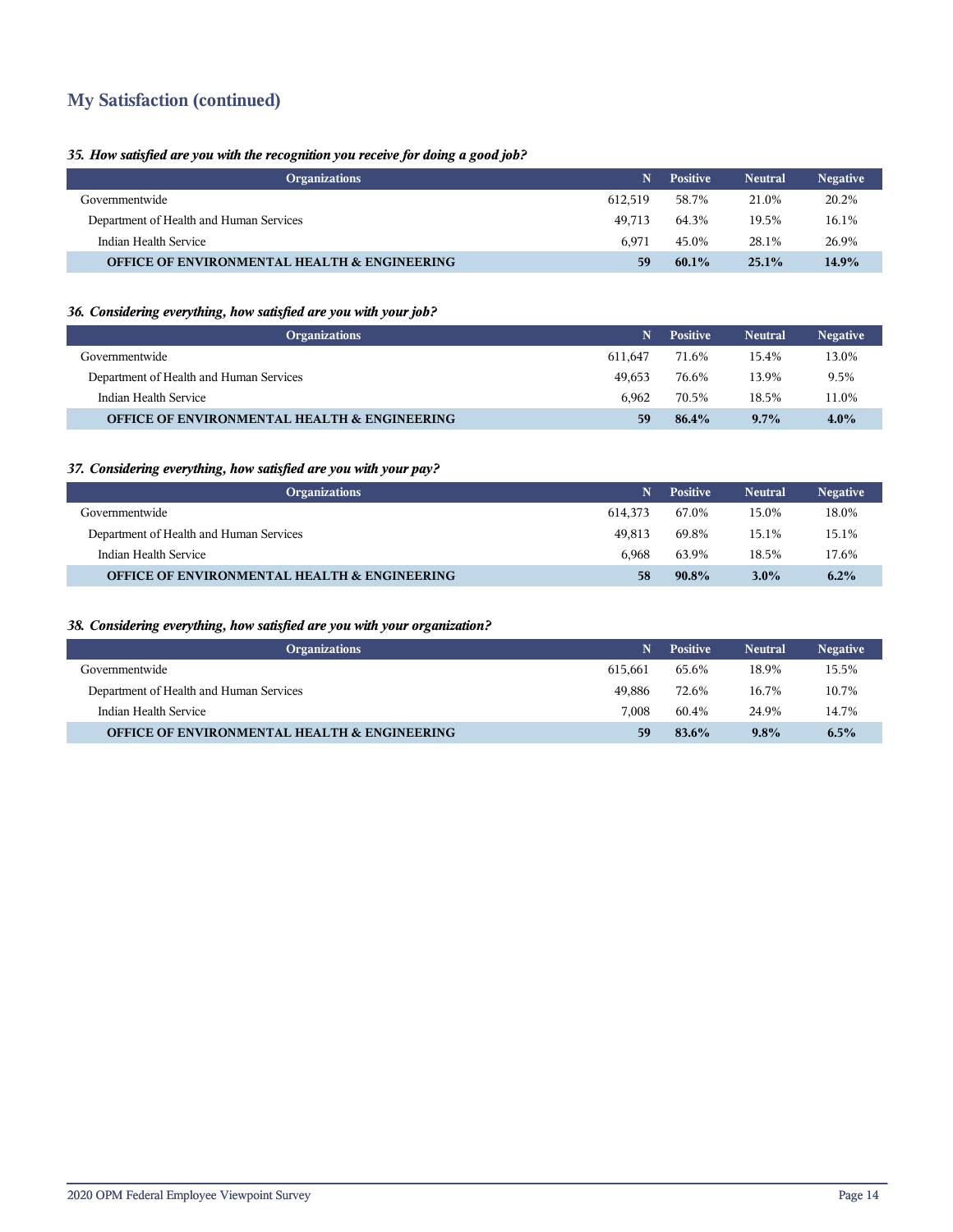# **Telework**

#### *40A. Please select the response that BEST describes your teleworking schedule (1) BEFORE the COVID-19 pandemic.*

|                                                         |         | <b>Telework</b>                    |                              |                              |                                                  |                                    |
|---------------------------------------------------------|---------|------------------------------------|------------------------------|------------------------------|--------------------------------------------------|------------------------------------|
| <b>Organizations</b>                                    | N       | <b>Every</b><br>Work<br><b>Day</b> | $3-4$<br>Days<br>Per<br>Week | $1-2$<br>Days<br>Per<br>Week | Only $1-2$<br><b>Days</b><br>Per<br><b>Month</b> | <b>Very</b><br><b>Infrequently</b> |
| Governmentwide                                          | 606.230 | 3.2%                               | 5.3%                         | 15.5%                        | 5.0%                                             | 12.8%                              |
| Department of Health and Human Services                 | 49,449  | 4.8%                               | 8.8%                         | 37.4%                        | 5.7%                                             | 11.6%                              |
| Indian Health Service                                   | 6,817   | $3.2\%$                            | 1.2%                         | 2.5%                         | 0.5%                                             | $3.1\%$                            |
| <b>OFFICE OF ENVIRONMENTAL HEALTH &amp; ENGINEERING</b> | 59      | 2.9%                               | 4.3%                         | 32.1%                        | $0.0\%$                                          | 8.8%                               |

#### *40A. Please select the response that BEST describes your teleworking schedule (1) BEFORE the COVID-19 pandemic. (continued)*

|                                              |         | Do Not Telework                                |                                   |                               |                                              |  |  |
|----------------------------------------------|---------|------------------------------------------------|-----------------------------------|-------------------------------|----------------------------------------------|--|--|
| <b>Organizations</b>                         | N.      | <b>Must Be</b><br><b>Physically</b><br>Present | <b>Technical</b><br><b>Issues</b> | <b>Not</b><br><b>Telework</b> | <b>Approved to Choose Not</b><br>to Telework |  |  |
| Governmentwide                               | 606.230 | 23.7%                                          | $3.4\%$                           | 19.1%                         | 11.8%                                        |  |  |
| Department of Health and Human Services      | 49.449  | 13.1%                                          | 1.7%                              | 7.6%                          | 9.3%                                         |  |  |
| Indian Health Service                        | 6.817   | 48.8%                                          | 5.8%                              | 22.0%                         | 12.9%                                        |  |  |
| OFFICE OF ENVIRONMENTAL HEALTH & ENGINEERING | 59      | $2.4\%$                                        | $0.0\%$                           | $17.7\%$                      | 31.8%                                        |  |  |

#### *40B. Please select the response that BEST describes your teleworking schedule (2) DURING the PEAK of the pandemic.*

|                                                         |             | <b>Telework</b>       |                              |                               |                                           |                                    |
|---------------------------------------------------------|-------------|-----------------------|------------------------------|-------------------------------|-------------------------------------------|------------------------------------|
| <b>Organizations</b>                                    | $\mathbf N$ | Every<br>Work<br>Day. | $3-4$<br>Days<br>Per<br>Week | $1-2$<br>Days<br>Per:<br>Week | Only $1-2$<br>Days<br>Per<br><b>Month</b> | <b>Very</b><br><b>Infrequently</b> |
| Governmentwide                                          | 608.111     | 59.0%                 | 9.5%                         | 5.2%                          | 1.0%                                      | 3.3%                               |
| Department of Health and Human Services                 | 49,362      | 75.3%                 | 4.8%                         | 2.5%                          | 0.5%                                      | 1.7%                               |
| Indian Health Service                                   | 6.855       | 18.3%                 | 4.8%                         | 3.3%                          | 1.0%                                      | 4.0%                               |
| <b>OFFICE OF ENVIRONMENTAL HEALTH &amp; ENGINEERING</b> | 59          | $95.2\%$              | $0.0\%$                      | $2.6\%$                       | $0.0\%$                                   | $0.0\%$                            |

#### *40B. Please select the response that BEST describes your teleworking schedule (2) DURING the PEAK of the pandemic. (continued)*

|                                              |         | Do Not Telework              |                  |                                |             |  |  |
|----------------------------------------------|---------|------------------------------|------------------|--------------------------------|-------------|--|--|
|                                              |         | <b>Must Be</b><br>Physically | <b>Technical</b> | Not.<br>Approved to Choose Not |             |  |  |
| <b>Organizations</b>                         | N       | Present                      | <b>Issues</b>    | <b>Telework</b>                | to Telework |  |  |
| Governmentwide                               | 608,111 | 16.0%                        | l.6%             | 2.2%                           | 2.2%        |  |  |
| Department of Health and Human Services      | 49.362  | 9.7%                         | 1.3%             | 2.2%                           | 2.0%        |  |  |
| Indian Health Service                        | 6.855   | 43.6%                        | 5.9%             | 10.6%                          | 8.6%        |  |  |
| OFFICE OF ENVIRONMENTAL HEALTH & ENGINEERING | 59      | $0.0\%$                      | $0.0\%$          | $0.0\%$                        | 2.2%        |  |  |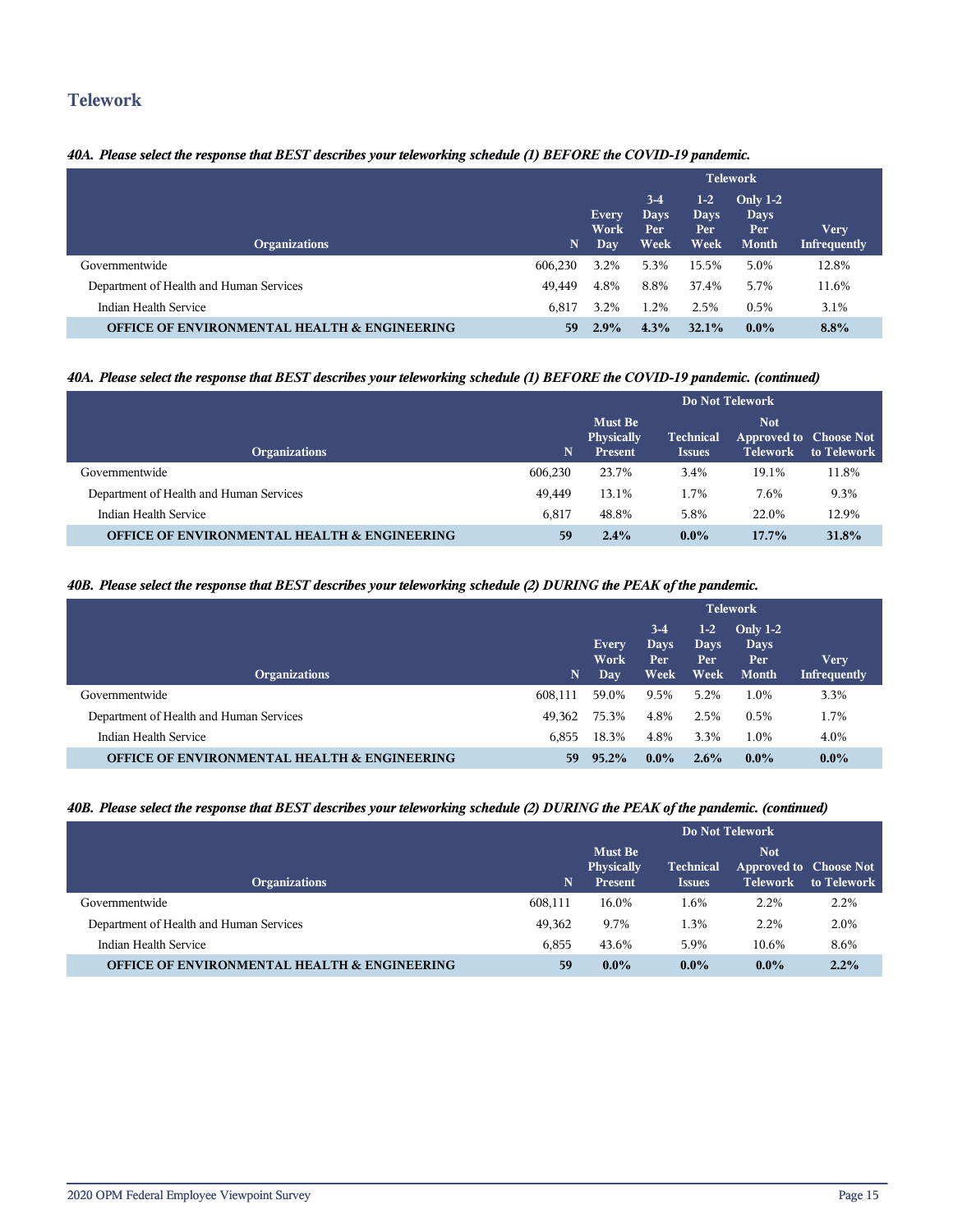# **Telework (continued)**

#### *40C. Please select the response that BEST describes your teleworking schedule (3) AS OF the date you responded to this survey.*

|                                              |             | <b>Telework</b>             |                                     |                               |                                           |                             |
|----------------------------------------------|-------------|-----------------------------|-------------------------------------|-------------------------------|-------------------------------------------|-----------------------------|
| <b>Organizations</b>                         | $\mathbf N$ | Every<br>Work<br><b>Day</b> | $3-4$<br><b>Days</b><br>Per<br>Week | $1-2$<br>Days<br>Per.<br>Week | Only<br>$1-2$ Days<br>Per<br><b>Month</b> | <b>Very</b><br>Infrequently |
| Governmentwide                               | 604.562     | 47.3%                       | 11.6%                               | 8.0%                          | 1.7%                                      | 3.9%                        |
| Department of Health and Human Services      | 49,303      | 69.8%                       | 7.3%                                | 4.1%                          | 0.8%                                      | 1.8%                        |
| Indian Health Service                        | 6.783       | 15.6%                       | 4.4%                                | 3.4%                          | 1.0%                                      | 3.3%                        |
| OFFICE OF ENVIRONMENTAL HEALTH & ENGINEERING | 59          | 78.8%                       | $11.7\%$                            | 4.4%                          | $0.0\%$                                   | 1.4%                        |

#### *40C. Please select the response that BEST describes your teleworking schedule (3) AS OF the date you responded to this survey. (continued)*

|                                              | Do Not Telework |                                                |                                   |                                                   |             |  |  |
|----------------------------------------------|-----------------|------------------------------------------------|-----------------------------------|---------------------------------------------------|-------------|--|--|
| <b>Organizations</b>                         | 'N.             | <b>Must Be</b><br>Physically<br><b>Present</b> | <b>Technical</b><br><b>Issues</b> | Not.<br>Approved to Choose Not<br><b>Telework</b> | to Telework |  |  |
| Governmentwide                               | 604.562         | 18.3%                                          | 1.7%                              | 3.9%                                              | 3.5%        |  |  |
| Department of Health and Human Services      | 49,303          | 10.3%                                          | 1.3%                              | 2.2%                                              | 2.4%        |  |  |
| Indian Health Service                        | 6.783           | 45.5%                                          | 5.7%                              | 11.0%                                             | 10.0%       |  |  |
| OFFICE OF ENVIRONMENTAL HEALTH & ENGINEERING | 59              | $0.0\%$                                        | $0.0\%$                           | $0.0\%$                                           | 3.6%        |  |  |

## **Work-Life**

#### *58. How satisfied are you with the Telework program in your agency?*

| <b>Organizations</b>                         |         | N Positive |       | <b>Neutral</b> Negative | <b>Choose Not</b><br>to<br>Participate<br>(N) | <b>Not</b><br><b>Available</b><br>to Me<br>(N) | <b>Unaware</b><br>of<br>Program<br>(N) |
|----------------------------------------------|---------|------------|-------|-------------------------|-----------------------------------------------|------------------------------------------------|----------------------------------------|
| Governmentwide                               | 512.728 | 78.4%      | 11.5% | 10.1%                   | 9,996                                         | 70,318                                         | 5,155                                  |
| Department of Health and Human Services      | 44.721  | 87.7%      | 7.1%  | 5.2%                    | 678                                           | 3,281                                          | 319                                    |
| Indian Health Service                        | 3.309   | 60.8%      | 25.6% | 13.6%                   | 396                                           | 2.764                                          | 267                                    |
| OFFICE OF ENVIRONMENTAL HEALTH & ENGINEERING | 54      | $91.5\%$   | 4.5%  | $4.0\%$                 | $\overline{2}$                                |                                                |                                        |

#### *59. Which of the following Work-Life programs have you participated in or used at your agency within the last 12 months? (Mark all that apply)*

| <b>Organizations</b>                                              |         | <b>Alternative</b><br>Work<br>N Schedules | <b>Health</b><br>and<br>Wellness | Employee<br><b>Assistance</b><br>Programs Program - EAP Programs Programs Listed | <b>Child</b><br>Care | Elder<br>Care | <b>None</b> |
|-------------------------------------------------------------------|---------|-------------------------------------------|----------------------------------|----------------------------------------------------------------------------------|----------------------|---------------|-------------|
| Governmentwide                                                    | 594.723 | 48.8%                                     | 18.9%                            | 5.6%                                                                             | 2.8%                 | 0.5%          | 41.6%       |
| Department of Health and Human Services                           | 48.694  | 40.9%                                     | 30.4%                            | 7.1%                                                                             | 3.5%                 | 1.2%          | 40.3%       |
| Indian Health Service                                             | 6.700   | 26.8%                                     | 29.5%                            | 5.3%                                                                             | 0.8%                 | 0.5%          | 52.0%       |
| <b>OFFICE OF ENVIRONMENTAL</b><br><b>HEALTH &amp; ENGINEERING</b> | 59      | 36.6%                                     | 35.5%                            | $4.9\%$                                                                          | $0.0\%$              | $0.0\%$       | 43.9%       |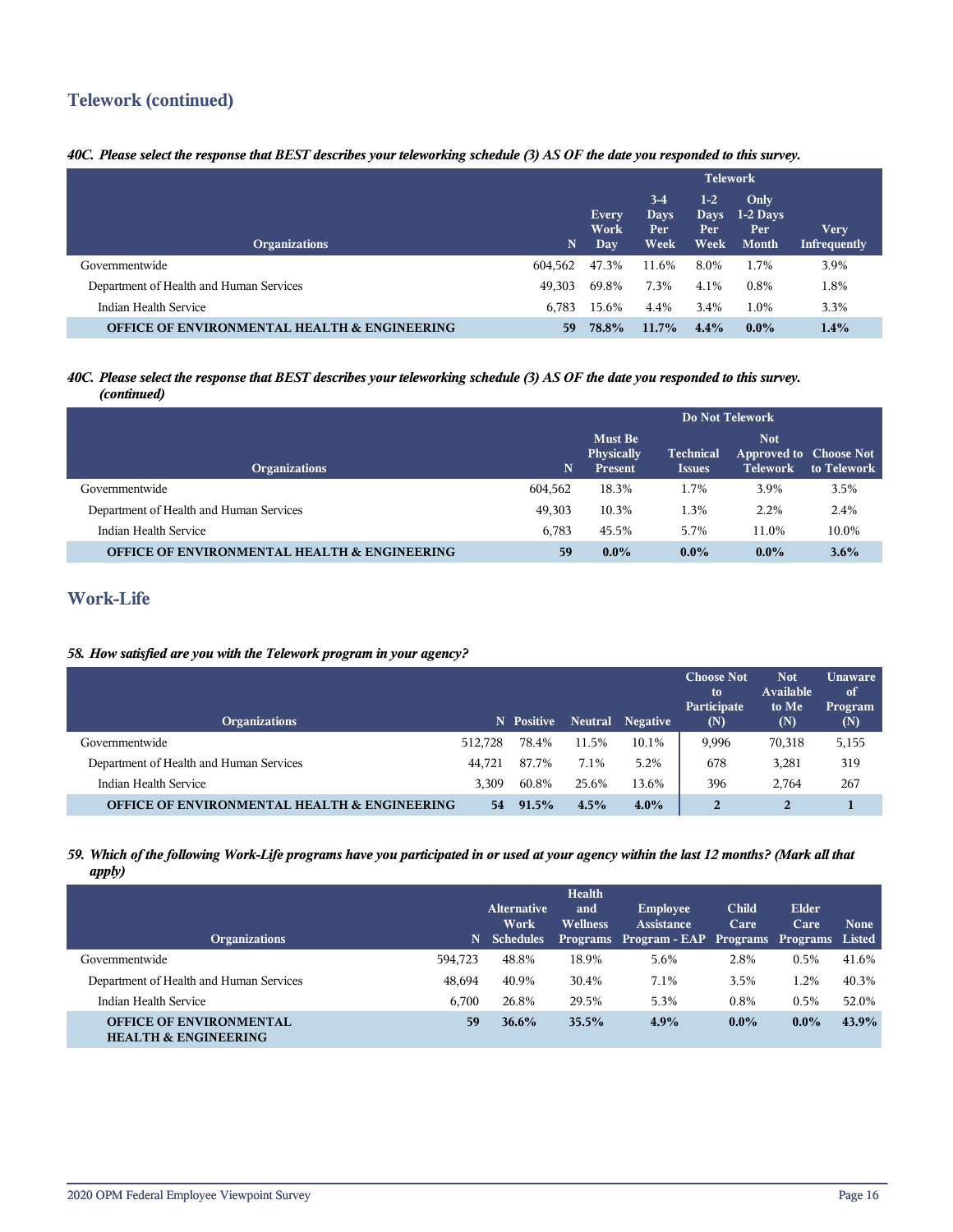# **Work-Life (continued)**

*60. How satisfied are you with the following Work-Life programs in your agency? Alternative Work Schedules (for example, compressed work schedule, flexible work schedule)*

| <b>Organizations</b>                                              |         | N Positive |         | <b>Neutral Negative</b> | <b>Choose Not</b><br>to<br>Participate<br>(N) | <b>Not</b><br><b>Available</b><br>to Me<br>(N) | <b>Unaware</b><br>of of $\overline{a}$<br><b>Programs</b><br>(N) |
|-------------------------------------------------------------------|---------|------------|---------|-------------------------|-----------------------------------------------|------------------------------------------------|------------------------------------------------------------------|
| Governmentwide                                                    | 420.768 | 82.5%      | 12.1%   | 5.4%                    | 92,389                                        | 67,807                                         | 14,558                                                           |
| Department of Health and Human Services                           | 30,784  | 83.8%      | 12.1%   | 4.1%                    | 11,534                                        | 5,095                                          | 1,326                                                            |
| Indian Health Service                                             | 3.562   | 63.6%      | 25.6%   | 10.8%                   | 608                                           | 2,066                                          | 468                                                              |
| <b>OFFICE OF ENVIRONMENTAL</b><br><b>HEALTH &amp; ENGINEERING</b> | 34      | $90.1\%$   | $2.0\%$ | 7.9%                    | <b>16</b>                                     | 7                                              | $\overline{2}$                                                   |

*61. How satisfied are you with the following Work-Life programs in your agency? Health and Wellness Programs (for example, onsite exercise, flu vaccination, medical screening, CPR training, health and wellness fair)*

| <b>Organizations</b>                                              |         | N Positive |       | <b>Neutral Negative</b> | <b>Choose Not</b><br>to<br>Participate<br>(N) | <b>Not</b><br><b>Available</b><br>to Me<br>(N) | <b>Unaware</b><br>of<br>Programs<br>(N) |
|-------------------------------------------------------------------|---------|------------|-------|-------------------------|-----------------------------------------------|------------------------------------------------|-----------------------------------------|
| Governmentwide                                                    | 366.652 | 63.8%      | 27.1% | 9.1%                    | 125,421                                       | 54,613                                         | 44,877                                  |
| Department of Health and Human Services                           | 35.765  | 80.4%      | 16.1% | 3.4%                    | 9,437                                         | 1,684                                          | 1,539                                   |
| Indian Health Service                                             | 5.399   | 68.3%      | 25.0% | 6.7%                    | 399                                           | 500                                            | 359                                     |
| <b>OFFICE OF ENVIRONMENTAL</b><br><b>HEALTH &amp; ENGINEERING</b> | 46      | 76.9%      | 17.3% | 5.8%                    | 10                                            |                                                |                                         |

*62. How satisfied are you with the following Work-Life programs in your agency? Employee Assistance Program - EAP (for example, short-term counseling, referral services, legal services, education services)*

| <b>Organizations</b>                                              |         | N Positive |       | Neutral Negative | <b>Choose Not</b><br>to<br>Participate<br>(N) | <b>Not</b><br><b>Available</b><br>to Me<br>(N) | <b>Unaware</b><br>of<br><b>Programs</b><br>(N) |
|-------------------------------------------------------------------|---------|------------|-------|------------------|-----------------------------------------------|------------------------------------------------|------------------------------------------------|
| Governmentwide                                                    | 270.883 | 51.1%      | 42.7% | 6.3%             | 266,695                                       | 13,796                                         | 42,632                                         |
| Department of Health and Human Services                           | 21,027  | 58.5%      | 36.6% | 4.9%             | 23,962                                        | 711                                            | 2,846                                          |
| Indian Health Service                                             | 3.645   | 45.2%      | 47.7% | 7.1%             | 2.004                                         | 346                                            | 708                                            |
| <b>OFFICE OF ENVIRONMENTAL</b><br><b>HEALTH &amp; ENGINEERING</b> | 26      | 52.6%      | 44.8% | $2.6\%$          | 28                                            |                                                | $\overline{\mathbf{4}}$                        |

*<sup>63.</sup> How satisfied are you with the following Work-Life programs in your agency? Child Care Programs (for example, child care center, parenting classes and support groups, back-up care, subsidy, flexible spending account)*

| <b>Organizations</b>                                              |         |          |       | N Positive Neutral Negative | <b>Choose Not</b><br>to<br>Participate<br>(N) | <b>Not</b><br><b>Available</b><br>to Me<br>(N) | Unaware<br>of.<br><b>Programs</b><br>(N) |
|-------------------------------------------------------------------|---------|----------|-------|-----------------------------|-----------------------------------------------|------------------------------------------------|------------------------------------------|
| Governmentwide                                                    | 174.140 | 36.9%    | 55.6% | 7.5%                        | 300,375                                       | 55,448                                         | 63,609                                   |
| Department of Health and Human Services                           | 13,821  | 46.2%    | 47.8% | 5.9%                        | 27,328                                        | 3,402                                          | 3,934                                    |
| Indian Health Service                                             | 2.057   | 28.1%    | 61.8% | 10.1%                       | 1,813                                         | 1,430                                          | 1,396                                    |
| <b>OFFICE OF ENVIRONMENTAL</b><br><b>HEALTH &amp; ENGINEERING</b> | 12      | $30.5\%$ | 46.2% | 23.3%                       | 33                                            | 3                                              | 11                                       |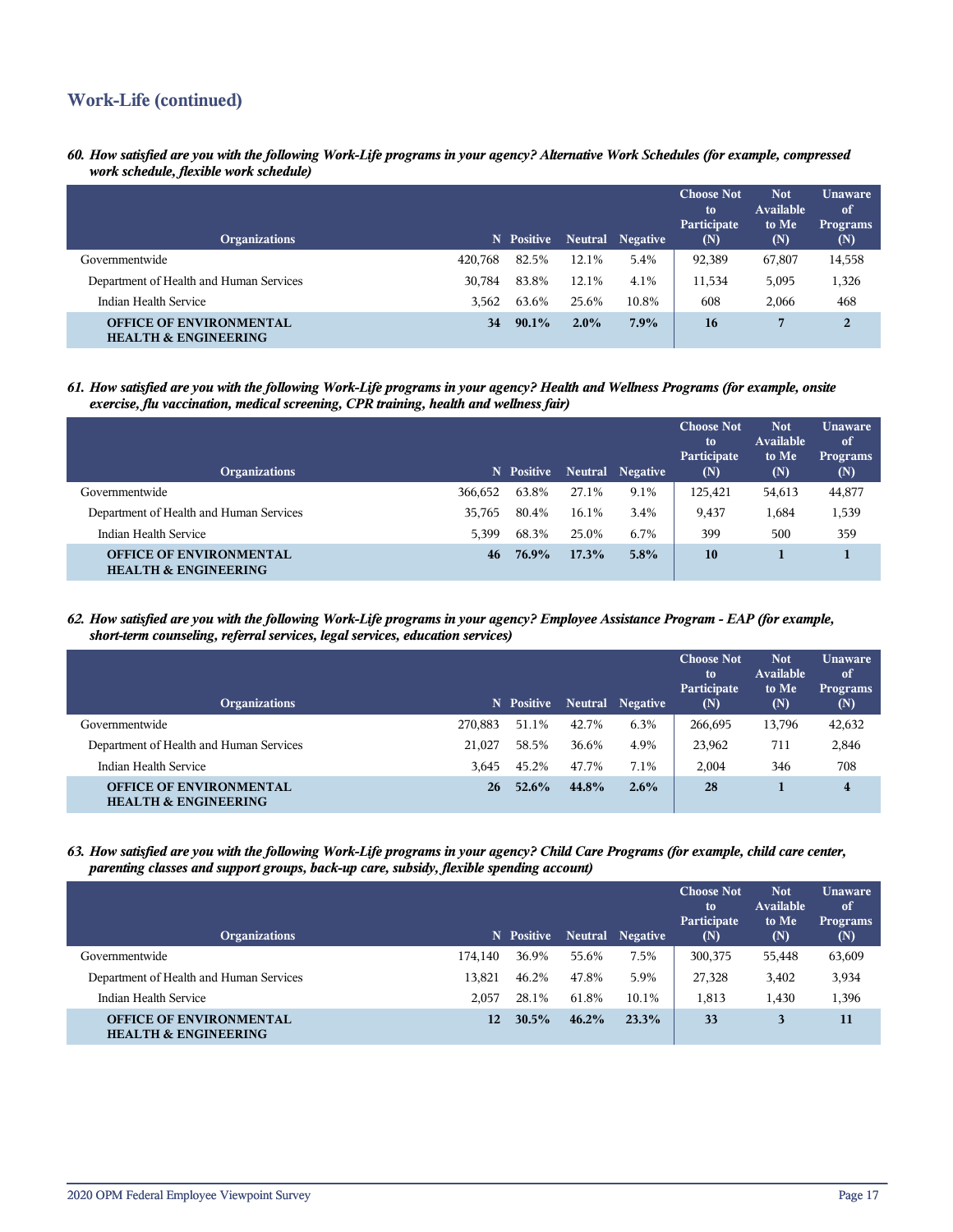# **Work-Life (continued)**

*64. How satisfied are you with the following Work-Life programs in your agency? Elder Care Programs (for example, elder/adult care, support groups, resources)*

| <b>Organizations</b>                                              |         | N Positive |       | <b>Neutral</b> Negative | <b>Choose Not</b><br>to<br>Participate<br>(N) | <b>Not</b><br>Available<br>to Me<br>(N) | <b>Unaware</b><br>of<br><b>Programs</b><br>(N) |
|-------------------------------------------------------------------|---------|------------|-------|-------------------------|-----------------------------------------------|-----------------------------------------|------------------------------------------------|
| Governmentwide                                                    | 140.850 | 28.5%      | 66.2% | 5.3%                    | 298,503                                       | 49,768                                  | 101,189                                        |
| Department of Health and Human Services                           | 11.116  | 38.8%      | 57.2% | 4.0%                    | 27,995                                        | 2.909                                   | 6,319                                          |
| Indian Health Service                                             | 1.956   | 26.6%      | 64.6% | 8.8%                    | 1,761                                         | 1,290                                   | 1,659                                          |
| <b>OFFICE OF ENVIRONMENTAL</b><br><b>HEALTH &amp; ENGINEERING</b> | 10      | 24.2%      | 63.9% | 11.8%                   | 35                                            | $\overline{2}$                          | 12                                             |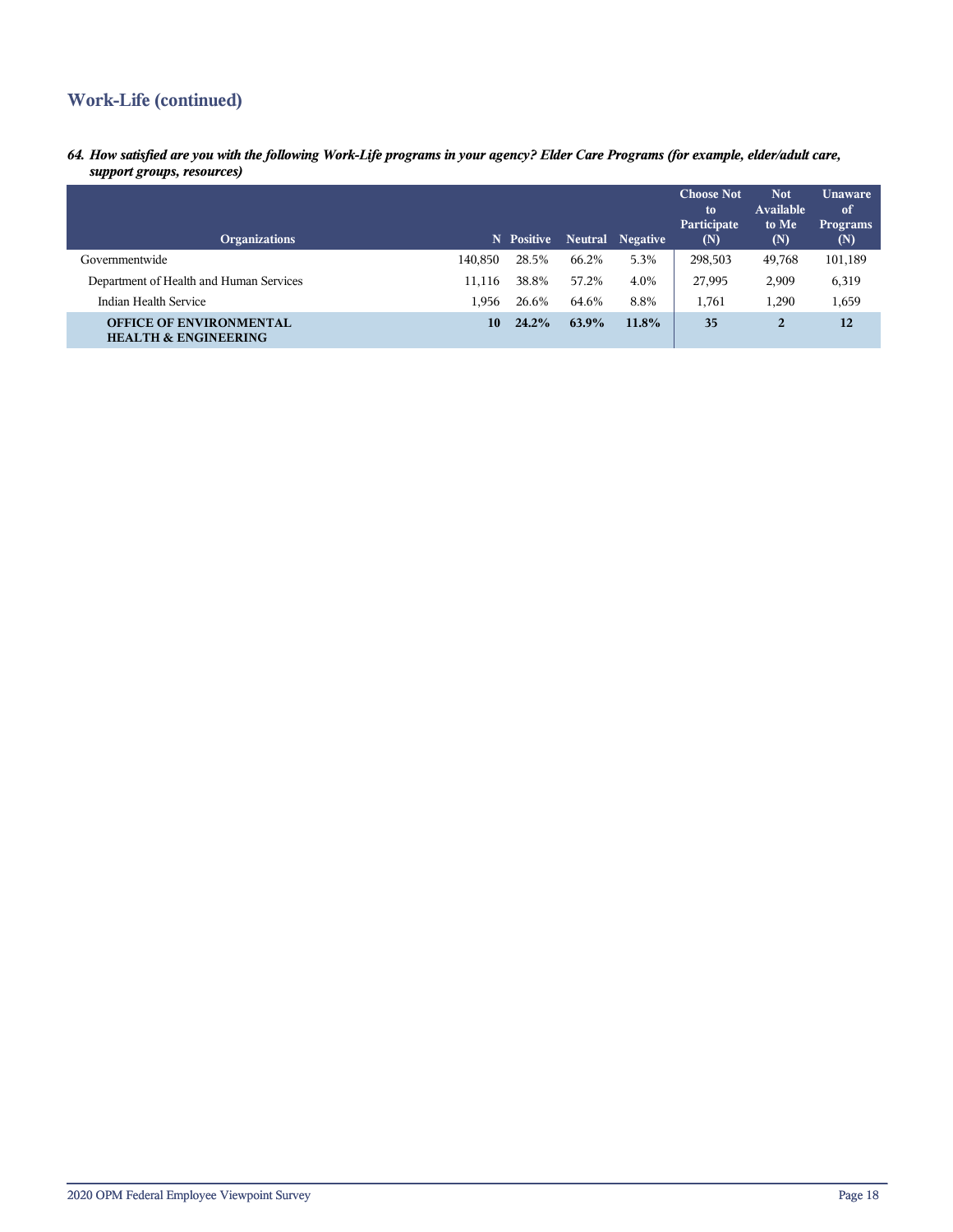# **My Employment Demographics**

#### *Where do you work?*

| Response                                           |       |  |  |  |  |
|----------------------------------------------------|-------|--|--|--|--|
| Headquarters                                       | 74.1% |  |  |  |  |
| Field                                              | 13.8% |  |  |  |  |
| Full-time telework (e.g., home office, telecenter) | 12.1% |  |  |  |  |

#### *What is your supervisory status?*

| <b>Response</b> | $\frac{6}{6}$<br>$0.0\%$ |
|-----------------|--------------------------|
|                 |                          |
| Senior Leader   |                          |
| Manager         | 13.8%                    |
| Supervisor      | 20.7%                    |
| Team Leader     | 6.9%                     |
| Non-Supervisor  | 58.6%                    |

#### *What is your pay category/grade?*

| <b>Response</b>                                      |         |  |  |  |  |
|------------------------------------------------------|---------|--|--|--|--|
| Federal Wage System                                  | $0.0\%$ |  |  |  |  |
| GS 1-6                                               | $0.0\%$ |  |  |  |  |
| GS 7-12                                              | 14.0%   |  |  |  |  |
| GS 13-15                                             | 63.2%   |  |  |  |  |
| Senior Executive Service                             | 1.8%    |  |  |  |  |
| Senior Level (SL) or Scientific or Professional (ST) | $0.0\%$ |  |  |  |  |
| Other                                                | 21.1%   |  |  |  |  |

#### *What is your US military service status?*

| Response                                |         |  |  |
|-----------------------------------------|---------|--|--|
| No Prior Military Service               | 75.4%   |  |  |
| Currently in National Guard or Reserves | $0.0\%$ |  |  |
| Retired                                 | 12.3%   |  |  |
| Separated or Discharged                 | 12.3%   |  |  |

Note: Percentages for demographic questions are unweighted.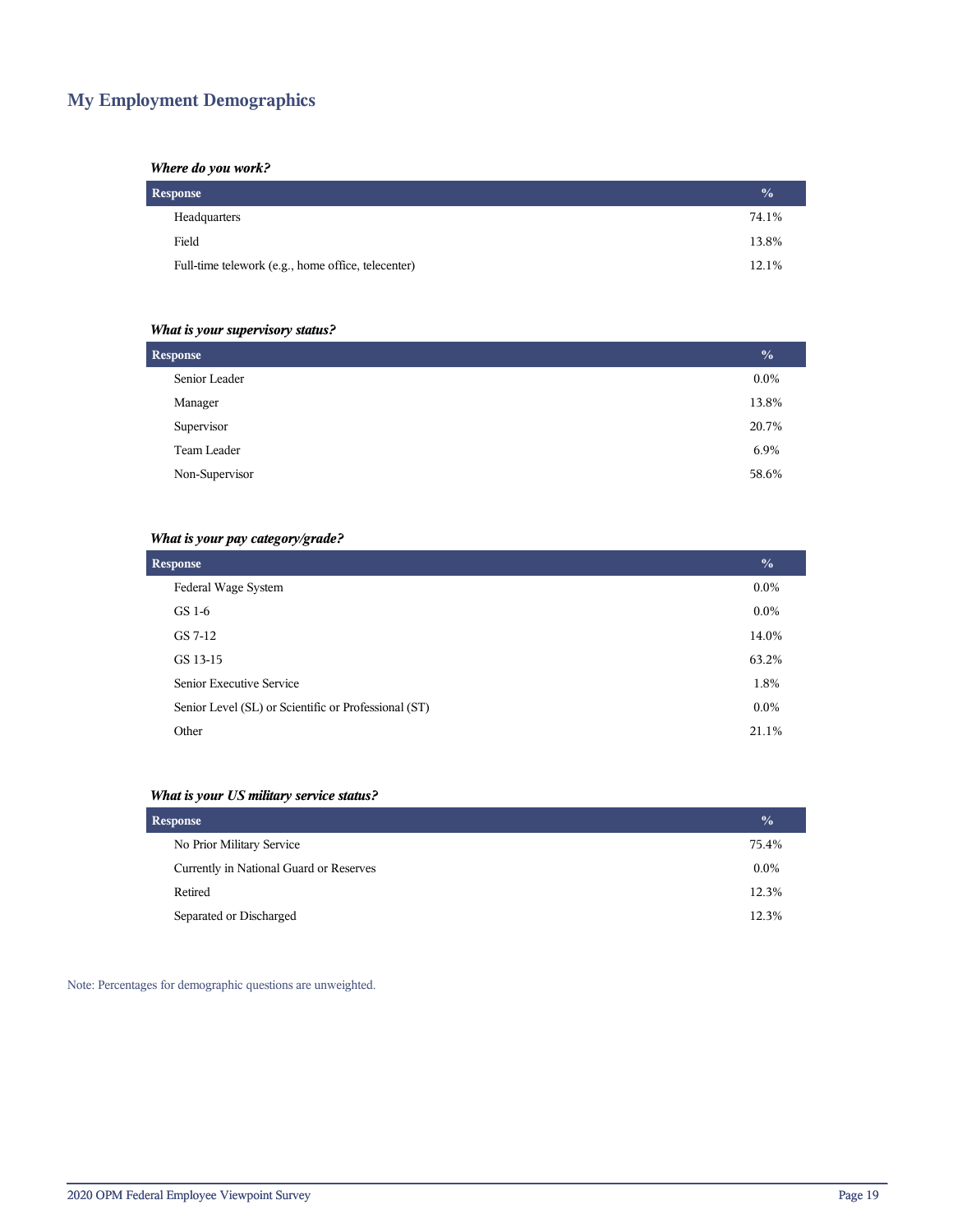# **My Employment Demographics (continued)**

#### *Are you:*

| <b>Response</b>                                                                                                                              | $\frac{0}{0}$ |
|----------------------------------------------------------------------------------------------------------------------------------------------|---------------|
| The spouse of a current active duty service member of the U.S. Armed Forces                                                                  | $0.0\%$       |
| The spouse of a service member who retired or separated from active duty in the U.S. Armed Forces with a<br>disability rating of 100 percent | 1.8%          |
| The widow(er) of a service member killed while on active duty in the U.S. Armed Forces                                                       | $0.0\%$       |
| None of the categories listed                                                                                                                | 98.2%         |

#### *Have you been hired under the Military Spouse Non-Competitive Hiring Authority?*

| Response |                                                                                                                  |  |          |  | $\frac{0}{0}$ |
|----------|------------------------------------------------------------------------------------------------------------------|--|----------|--|---------------|
| Yes      |                                                                                                                  |  |          |  | $0.0\%$       |
| No       |                                                                                                                  |  |          |  | 100.0%        |
| .        | rangement in the contract of the contract of the contract of the contract of the contract of the contract of the |  | $\cdots$ |  |               |

*Note: If the response to the previous question on if you are a military spouse was "None of the categories listed," this item was skipped.*

#### *How long have you been with the Federal Government (excluding military service)?*

| Response           |         |
|--------------------|---------|
| Less than 1 year   | $0.0\%$ |
| 1 to 3 years       | 3.5%    |
| 4 to 5 years       | 5.3%    |
| 6 to 10 years      | 10.5%   |
| 11 to 14 years     | 15.8%   |
| 15 to 20 years     | 17.5%   |
| More than 20 years | 47.4%   |

#### *How long have you been with your current agency (for example, Department of Justice, Environmental Protection Agency)?*

| <b>Response</b>    |         |  |
|--------------------|---------|--|
| Less than 1 year   | $0.0\%$ |  |
| 1 to 3 years       | 19.3%   |  |
| 4 to 5 years       | 12.3%   |  |
| 6 to 10 years      | 15.8%   |  |
| 11 to 14 years     | 7.0%    |  |
| 15 to 20 years     | 12.3%   |  |
| More than 20 years | 33.3%   |  |

Note: Percentages for demographic questions are unweighted.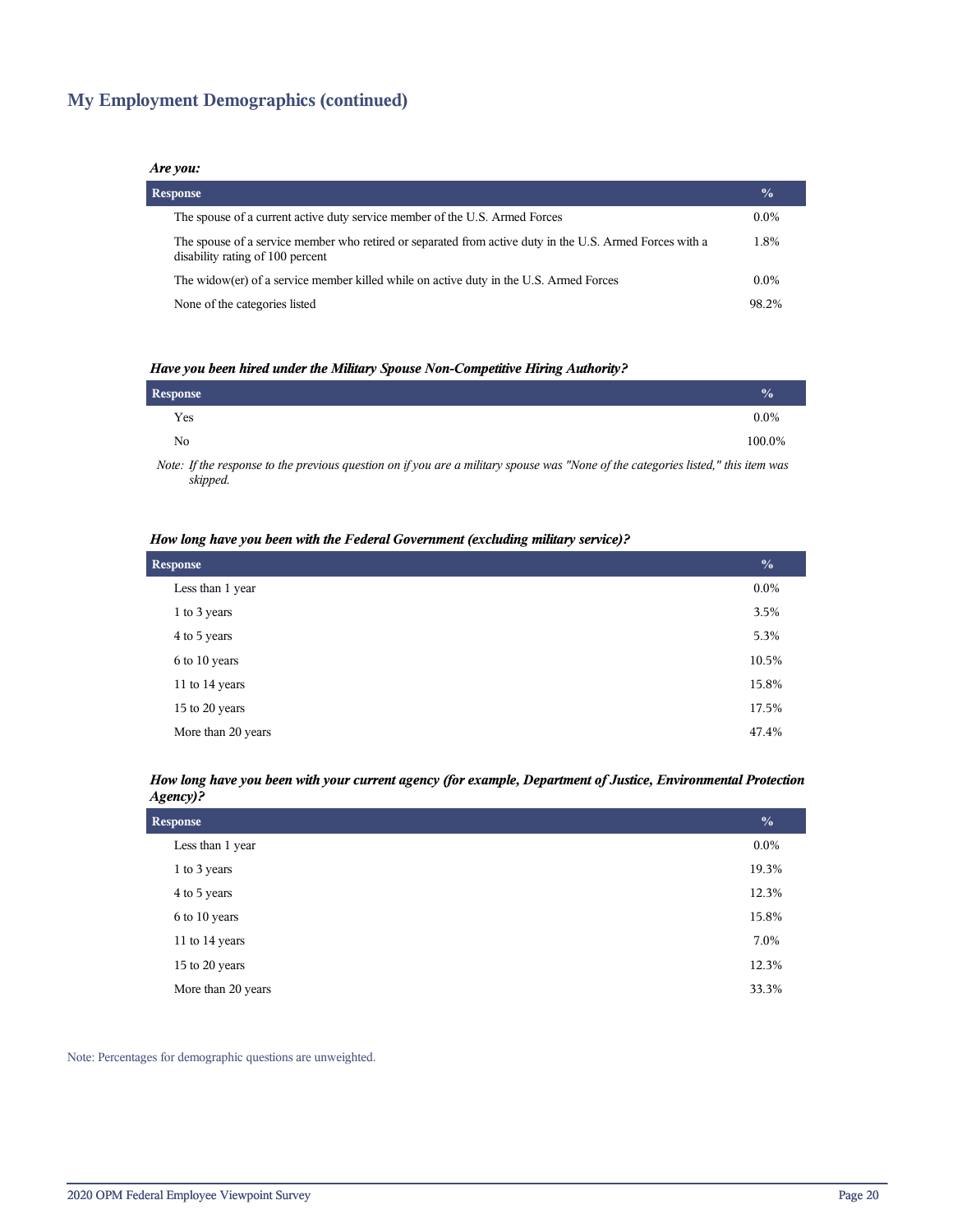# **My Employment Demographics (continued)**

#### *Are you considering leaving your organization within the next year, and if so, why?*

| <b>Response</b>                                         | <b>Before the</b><br>COVID-19<br>pandemic<br>$\frac{0}{0}$ | Today<br>$\frac{0}{0}$ |
|---------------------------------------------------------|------------------------------------------------------------|------------------------|
| No.                                                     | 66.7%                                                      | 72.4%                  |
| Yes, to retire                                          | 17.5%                                                      | 15.5%                  |
| Yes, to take another job within the Federal Government  | 7.0%                                                       | 6.9%                   |
| Yes, to take another job outside the Federal Government | 3.5%                                                       | 1.7%                   |
| Yes, other                                              | 5.3%                                                       | 3.4%                   |

#### *Has your intention to leave your organization within the next year changed because of the COVID-19 pandemic?*

| Response | $\frac{0}{0}$ |
|----------|---------------|
| Yes      | 57.1%         |
| No       | 42.9%         |

*Note: If the response to your considering leaving your organization did not differ between "Before the COVID-19 Pandemic" and "Today," this item was skipped.*

#### *I am planning to retire:*

| <b>Response</b>   | <b>Before the</b><br>COVID-19<br>pandemic<br>$\frac{0}{0}$ | Today<br>$\frac{0}{0}$ |
|-------------------|------------------------------------------------------------|------------------------|
| Less than 1 year  | 8.9%                                                       | 12.1%                  |
| 1 year            | 3.6%                                                       | 3.4%                   |
| 2 years           | 7.1%                                                       | 10.3%                  |
| 3 years           | 7.1%                                                       | 5.2%                   |
| 4 years           | 7.1%                                                       | 3.4%                   |
| 5 years           | 8.9%                                                       | 6.9%                   |
| More than 5 years | 57.1%                                                      | 58.6%                  |
|                   |                                                            |                        |

#### *Has your retirement plan changed because of the COVID-19 pandemic?*

| <b>Response</b> |                                                                                                                                                                                                                                        |  |  |  |  |  | $\frac{0}{0}$ |  |
|-----------------|----------------------------------------------------------------------------------------------------------------------------------------------------------------------------------------------------------------------------------------|--|--|--|--|--|---------------|--|
| Yes             |                                                                                                                                                                                                                                        |  |  |  |  |  | 41.7%         |  |
| N <sub>0</sub>  |                                                                                                                                                                                                                                        |  |  |  |  |  | 58.3%         |  |
| $\mathbf{v}$    | $\mathcal{L}$ , and the same is the control of $\mathcal{L}$ . The same is the same in the same in the same is the same in the same in the same in the same in the same in the same in the same in the same in the same in the same in |  |  |  |  |  |               |  |

*Note: If the response to your retirement plans did not differ between "Before the COVID-19 Pandemic" and "Today," this item was skipped.*

Note: Percentages for demographic questions are unweighted.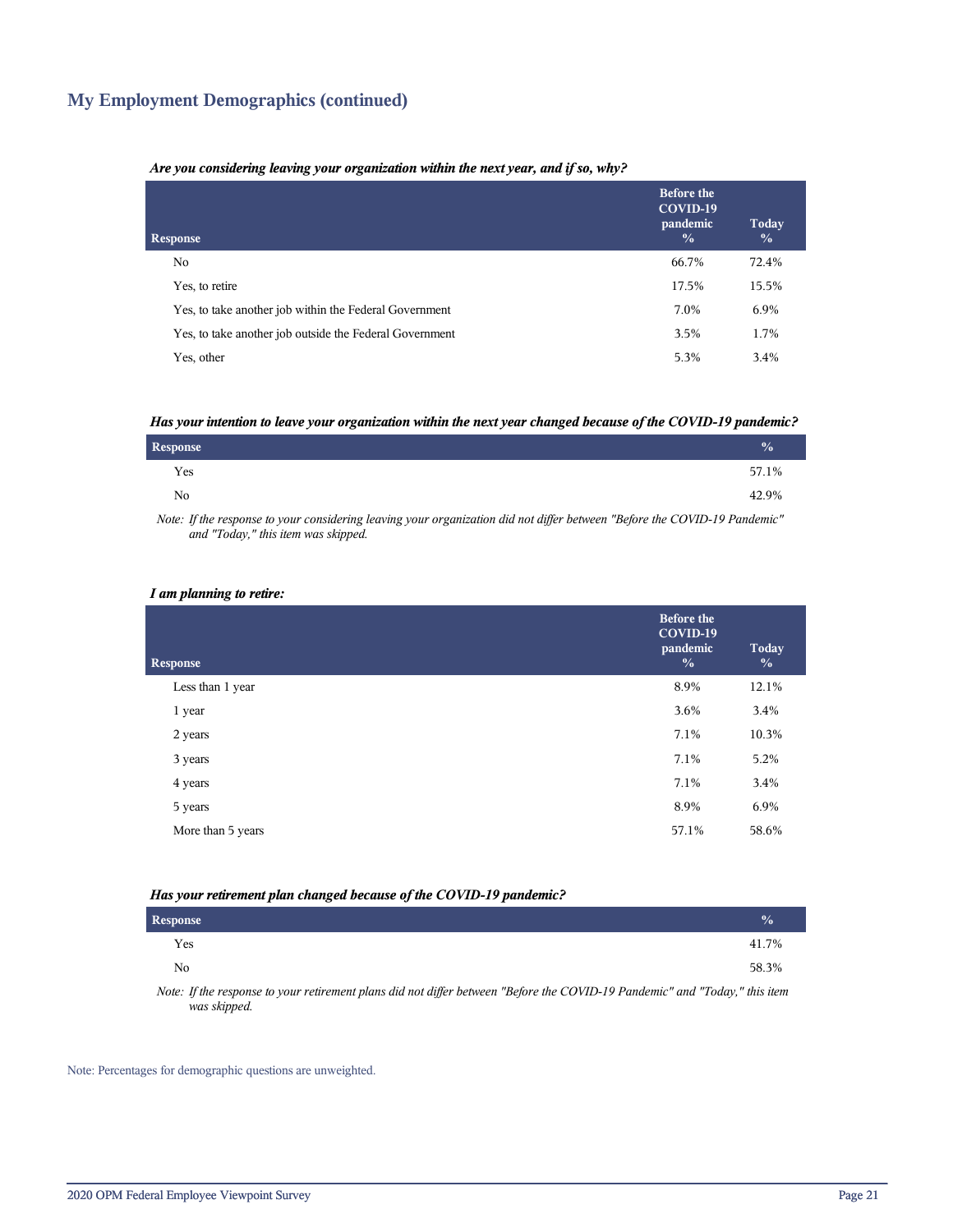# **My Personal Demographics**

| Are you of Hispanic, Latino, or Spanish origin? |  |  |  |
|-------------------------------------------------|--|--|--|
|                                                 |  |  |  |

| Response | $\frac{0}{0}$ |
|----------|---------------|
| Yes      | 8.8%          |
| No       | 91.2%         |

#### *Please select the racial category or categories with which you most closely identify.*

| <b>Response</b> |                                  |       |
|-----------------|----------------------------------|-------|
|                 | White                            | 62.3% |
|                 | <b>Black or African American</b> | 7.5%  |
|                 | All other races                  | 30.2% |
|                 |                                  |       |

#### *What is your age group?*

| $\frac{0}{0}$<br><b>Response</b>                                                                  |  |  |
|---------------------------------------------------------------------------------------------------|--|--|
| 29 years and under                                                                                |  |  |
| 30-39 years old                                                                                   |  |  |
| 40-49 years old                                                                                   |  |  |
| 50-59 years old                                                                                   |  |  |
| 60 years or older                                                                                 |  |  |
| Note: All results are suppressed when any single demographic category has fewer than 4 responses. |  |  |

#### *What is the highest degree or level of education you have completed?*

| <b>Response</b>                                 | $\frac{0}{0}$ |
|-------------------------------------------------|---------------|
| Less than High School/ High School Diploma/ GED | $0.0\%$       |
| Certification/Some College/Associate's Degree   | 8.9%          |
| Bachelor's Degree                               | 21.4%         |
| Advanced Degrees (Post Bachelor's Degree)       | 69.6%         |

Note: Percentages for demographic questions are unweighted. For confidentiality reasons, percentages for the 'My Personal Demographics' questions may be suppressed. Any suppressed percentages are noted.